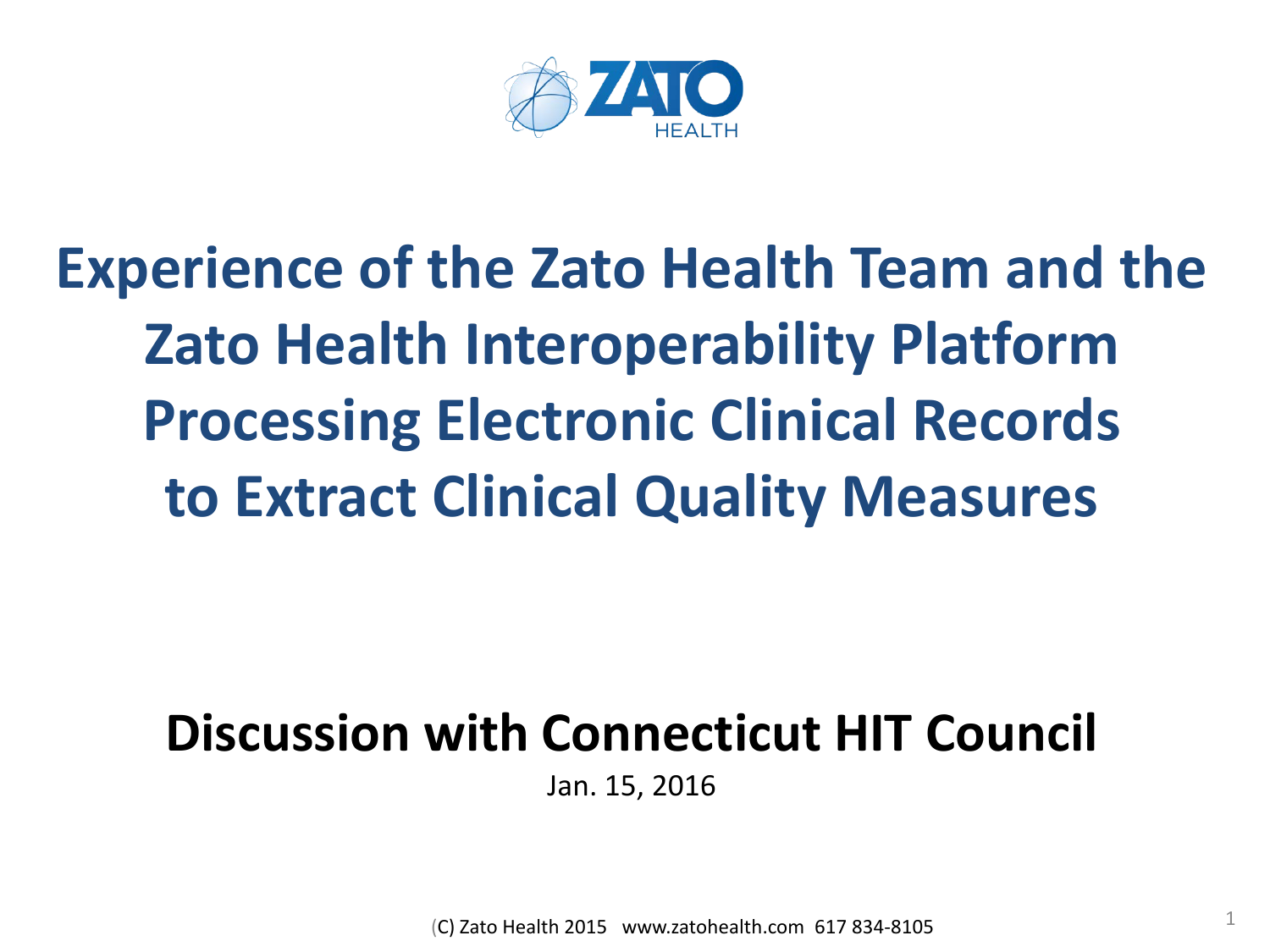# **Zato Health Team Experience with Computer Assisted Coding and Extraction of Medical Knowledge from Clinical Data**

- Dr. Daniel Heinze, Founder and CTO of Zato Health was previously Founder and CTO of A-Life Medical and inventor of LifeCode® software
- A-Life and LifeCode<sup>®</sup> were acquired by the largest US health insurer, UnitedHealth in 2010.
- LifeCode<sup>®</sup> is a product of OPTUM the health services platform of UnitedHealth

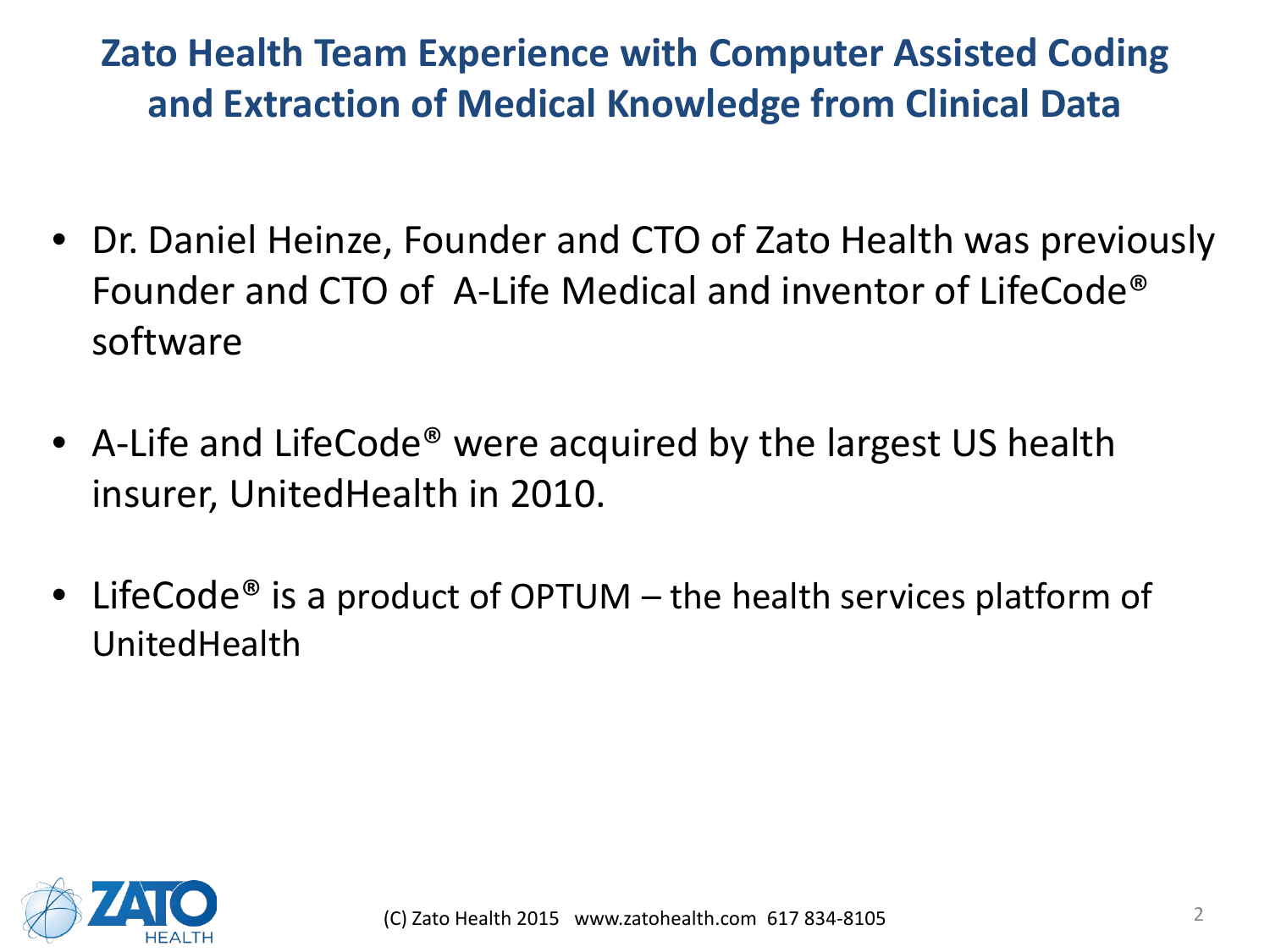#### **LifeCode® - Invented by Dr. Daniel Heinze**

- Patented Natural Language Processing (NLP) for computer assisted coding
- Assists medical coders and clinical abstractors by reading clinical documentation
- Deciphers the meaning and context of words within medical records
- Makes sense of doctor/patient interactions
- Correctly codes diagnoses and procedures of patient care for insurance purposes
- Recommends appropriate and compliant ICD-9 and CPT-4 codes
- Reduces the costs of manual claims coding and speeds the reimbursement process
- More accurate efficient coding; enhances productivity
- At the core of OPTUM  $360^{\circ}$ <sup>M</sup> clinical documentation improvement
- Has successfully processed hundreds of millions of medical records

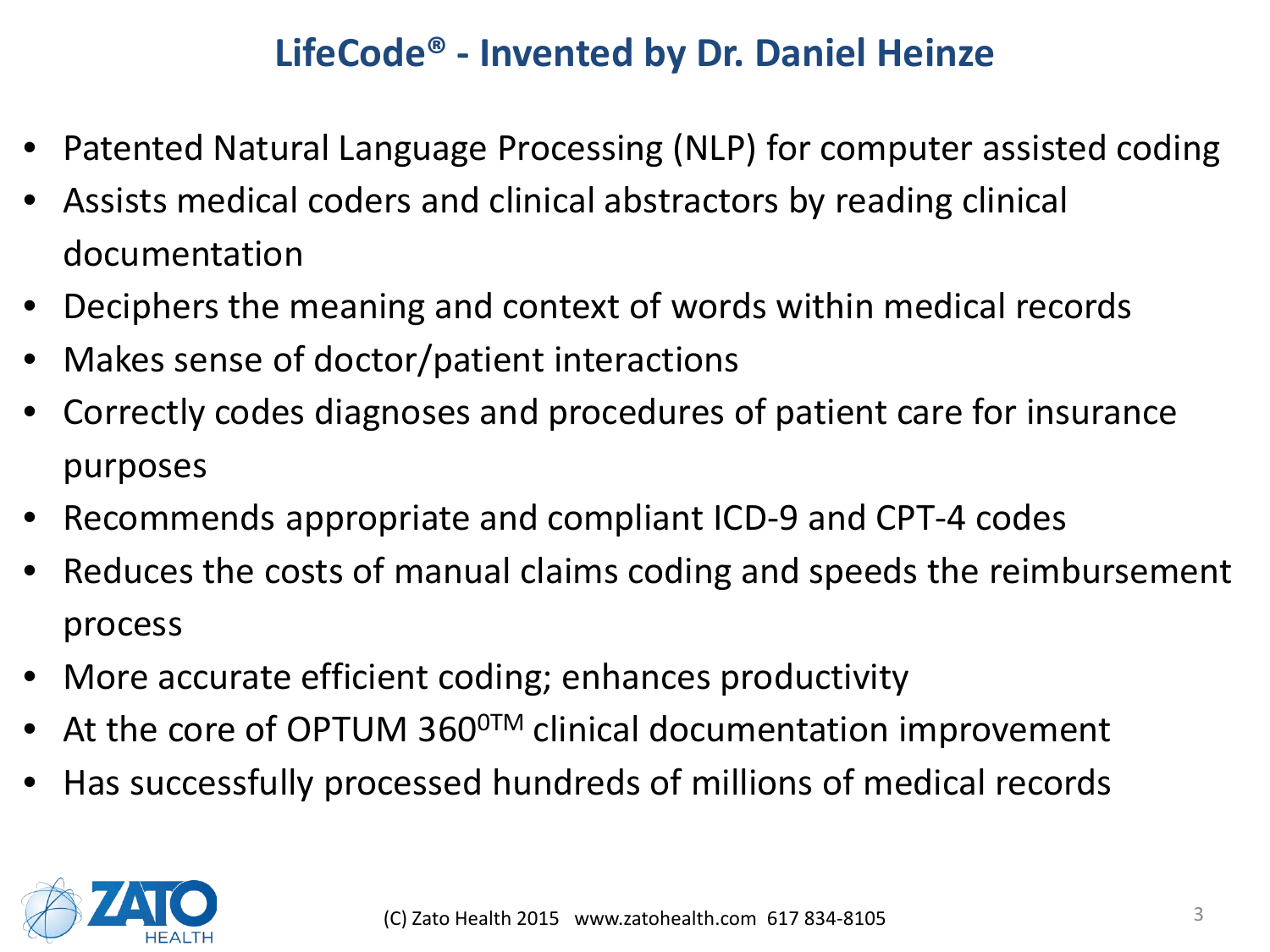**Zato Health: A New Generation of Integrated Software Functionality for Healthcare Data Interoperability** 

*Seamlessly integrated software to improve care quality and cost effectiveness*

- *1. Next-Gen extraction of medical concepts and ICD-10 coding from diverse clinical data, leveraging a comprehensive medical ontology*
- *2. Data normalization, indexing, edge processing for de-centralized analysis across different EHR vendor databases and other healthcare data silos*
- *Improved quality of clinical documentation, billing, performance measures*
- *Fully verifiable via links to highlighted evidence in the source clinical data*
- *Standardized performance reports to meet payment performance requirements of State, Federal, and private payers*

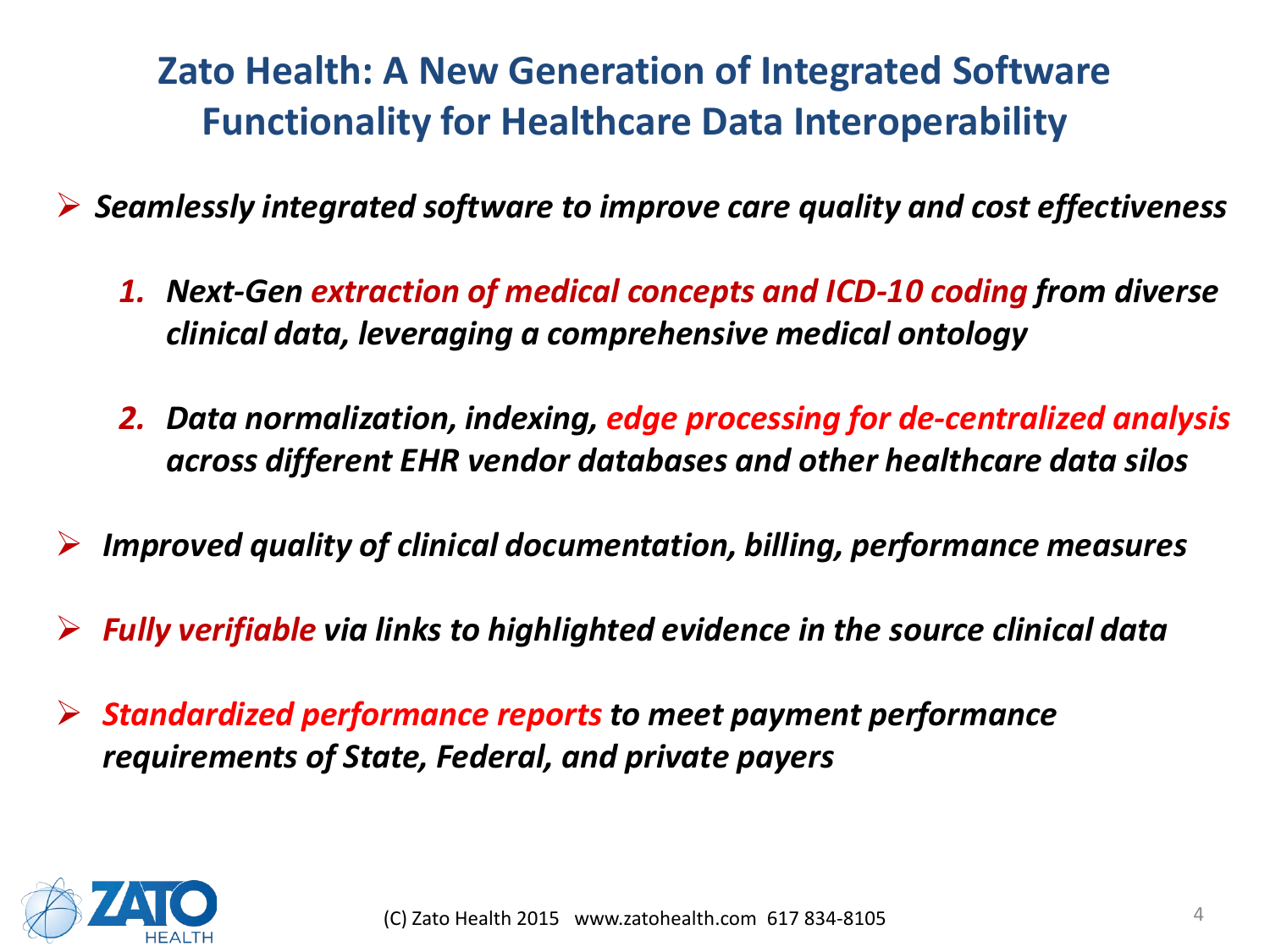#### **Zato Health Comprehensive Semantic Ontology**

**Leveraging relationships among:**

- **Clinical anatomy**
- **Diseases**
- **Symptoms, Observations**
- **Medical tests**
- **Findings, Diagnoses**
- **Treatments, Procedures**
- **Morphological abnormalities**

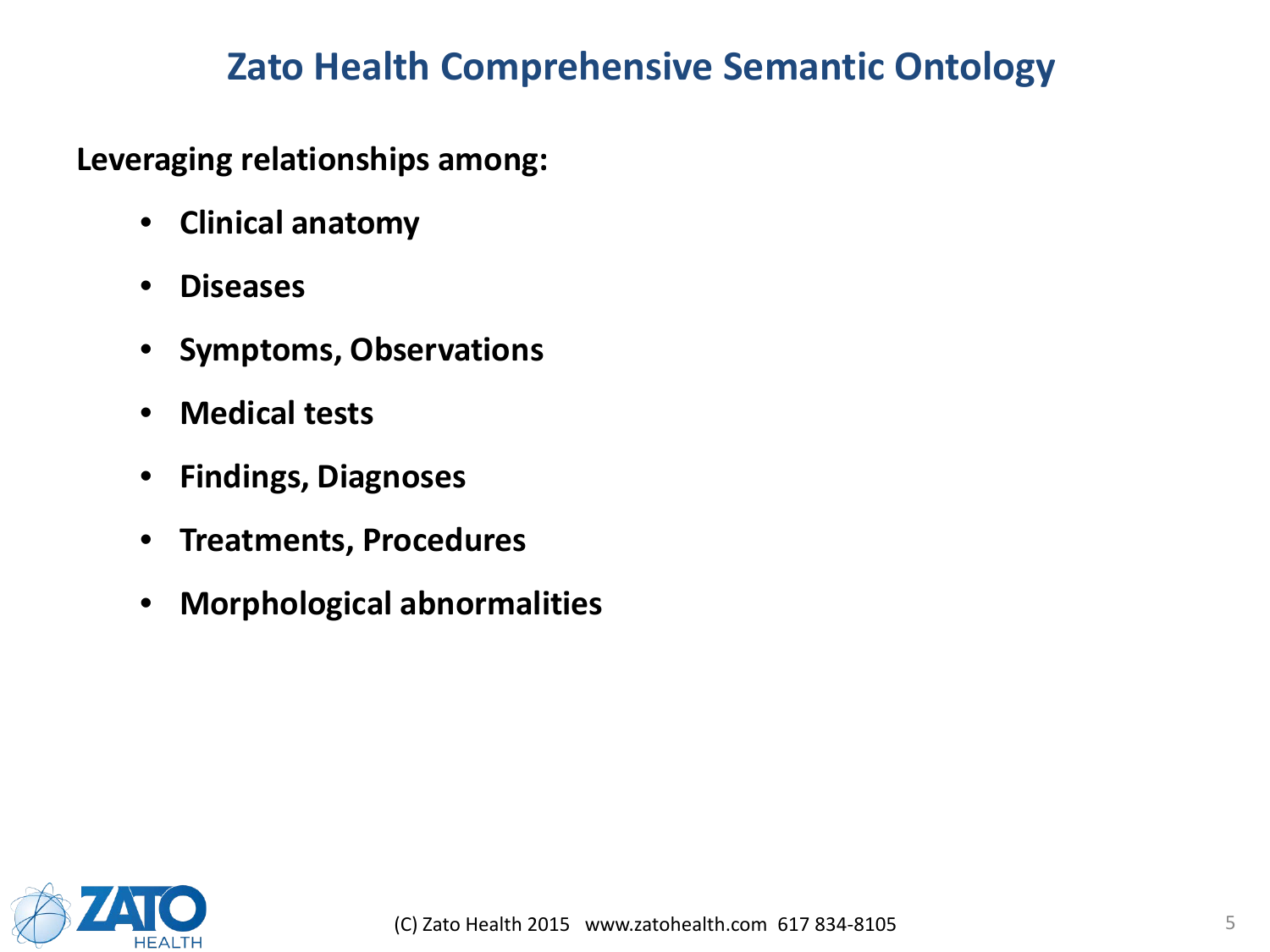#### **Examples of Healthcare Applications Enabled by Zato Health**

- $\triangleright$  Clinical Documentation Improvement
- $\triangleright$  Risk stratifying patients
- $\triangleright$  Automated coding & billing to ICD-10 standards
- $\triangleright$  DRG Dashboard for proactive monitoring of DRGs
- $\triangleright$  Patient quality measure reporting (GPRO-EZ)
- $\triangleright$  Reporting Meaningful Use measures
- $\triangleright$  Cross clinical and genomic variant data analysis simultaneously
- $\triangleright$  Effective and efficient search for patient clinical care and audits
- $\triangleright$  Real time monitoring and quality alerts for evidence based intervention

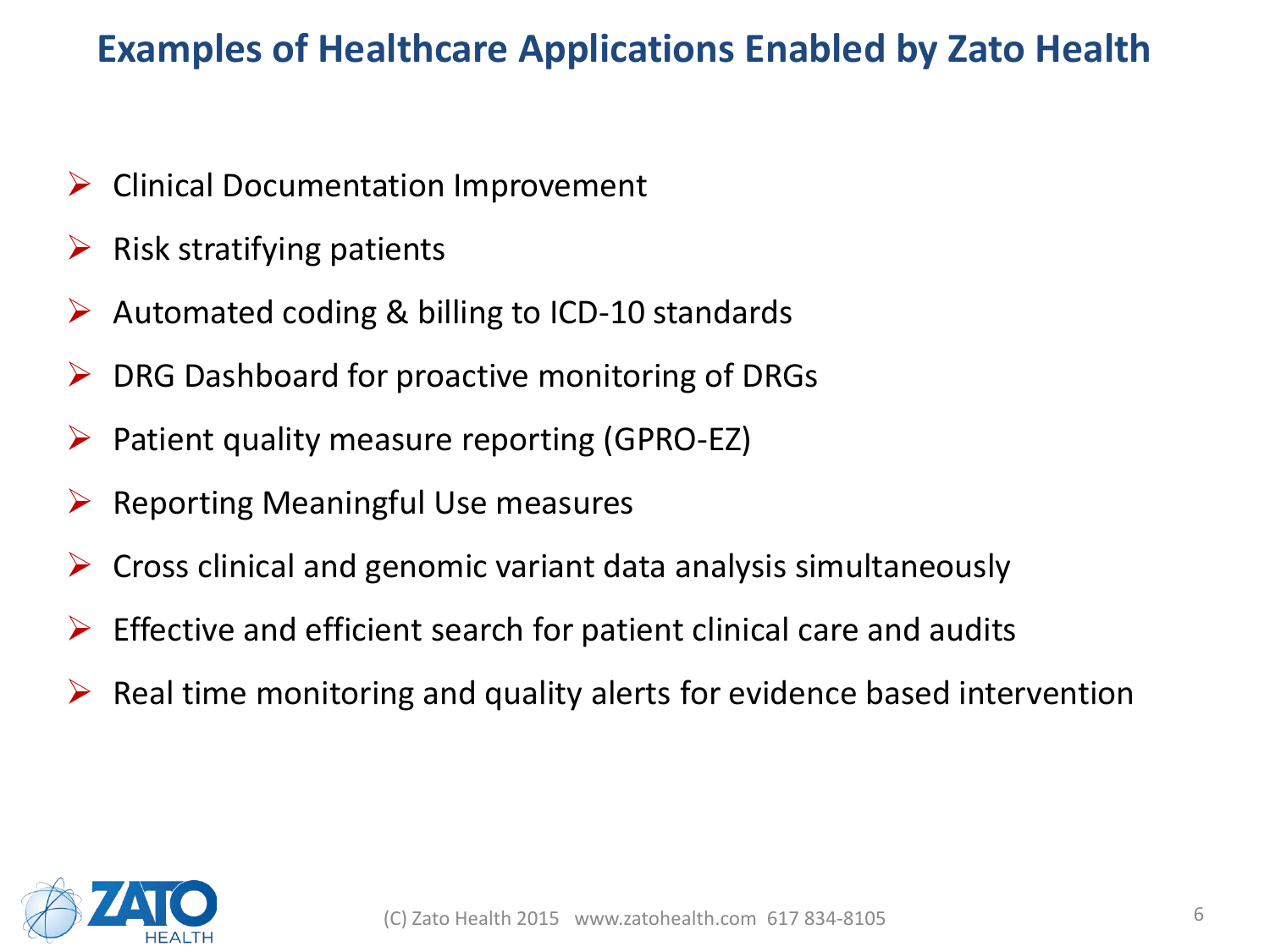# **Extraction and Analysis of Clinical Data from a Cerner EHR Data Repository for a Multi-Hospital Provider**

- NLP medical knowledge extraction, coding, indexing of 2.2 million clinical records and millions of lab records of 230,000 patients extracted from Cerner EHR
- Clinical data normalized and indexed for demonstration of DRG Dashboard application and Clinical Documentation Improvement
- HIPAA compliant live demonstrations of capabilities may be arranged upon approval by Baystate and execution of confidentiality agreement.
- Implications for cost savings by further automation of chart reviews
- Verifiability of reported data by automatic hyperlinking to evidence
- Low staff requirement and cost for a pilot and evaluation

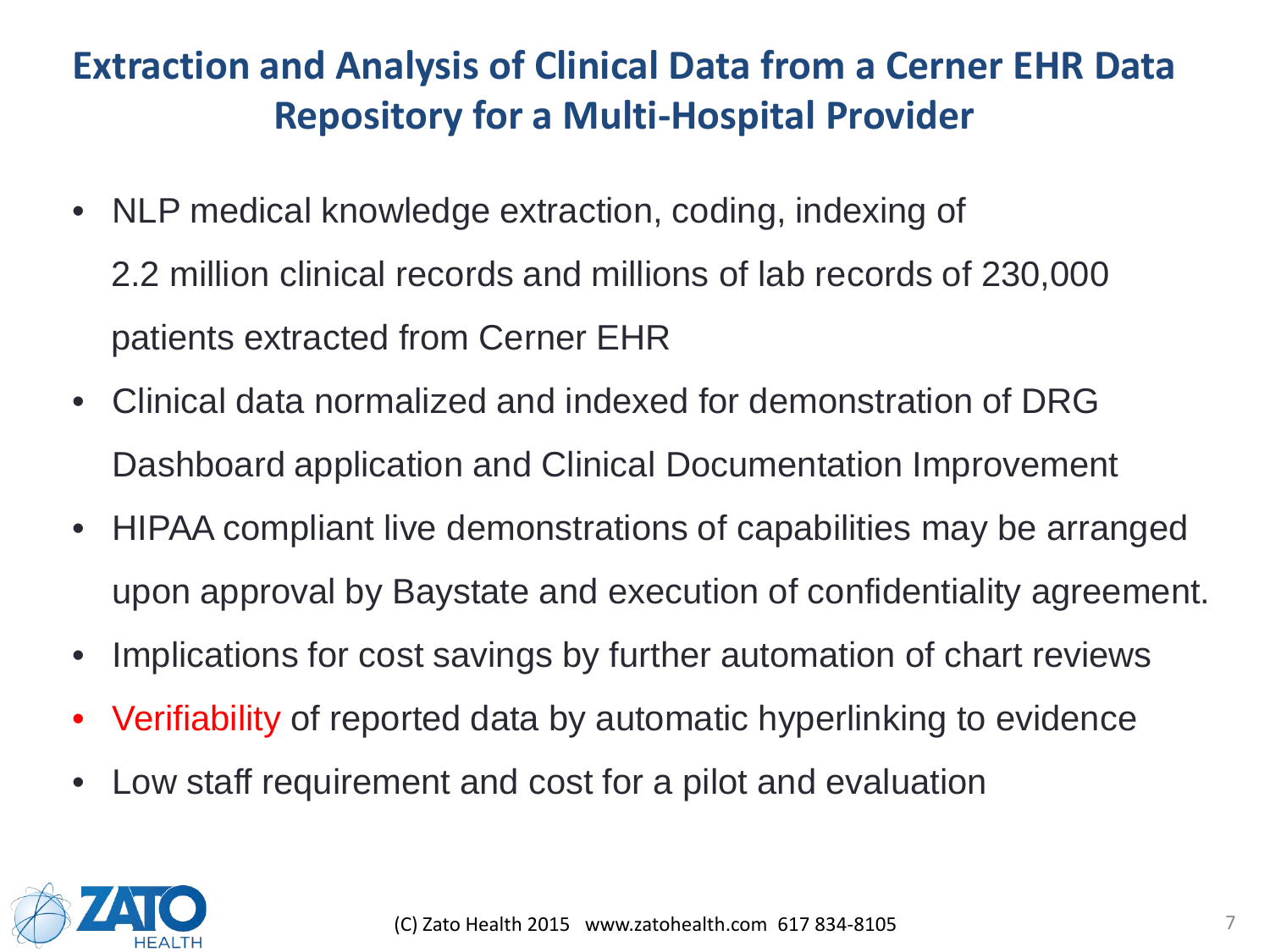# **Extraction of Medical Knowledge from Clinical Data for Correlation with Genomic Data**

- Initiative of UCONN Medical School
- De-identification of EHR clinical records, while preserving full fidelity of the medical knowledge in the clinical data. Low site staff time.
- Enabling edge analysis in parallel across outpatient data, inpatient data, diagnoses, medications, imaging studies, test and procedure results, lab and pathology results, demographics, genomic variants
- Objective: to enable discovery of novel genetic variants that are associated with diseases or pharmacogenomics phenotypes
- Extending research data reach to accelerate research discoveries

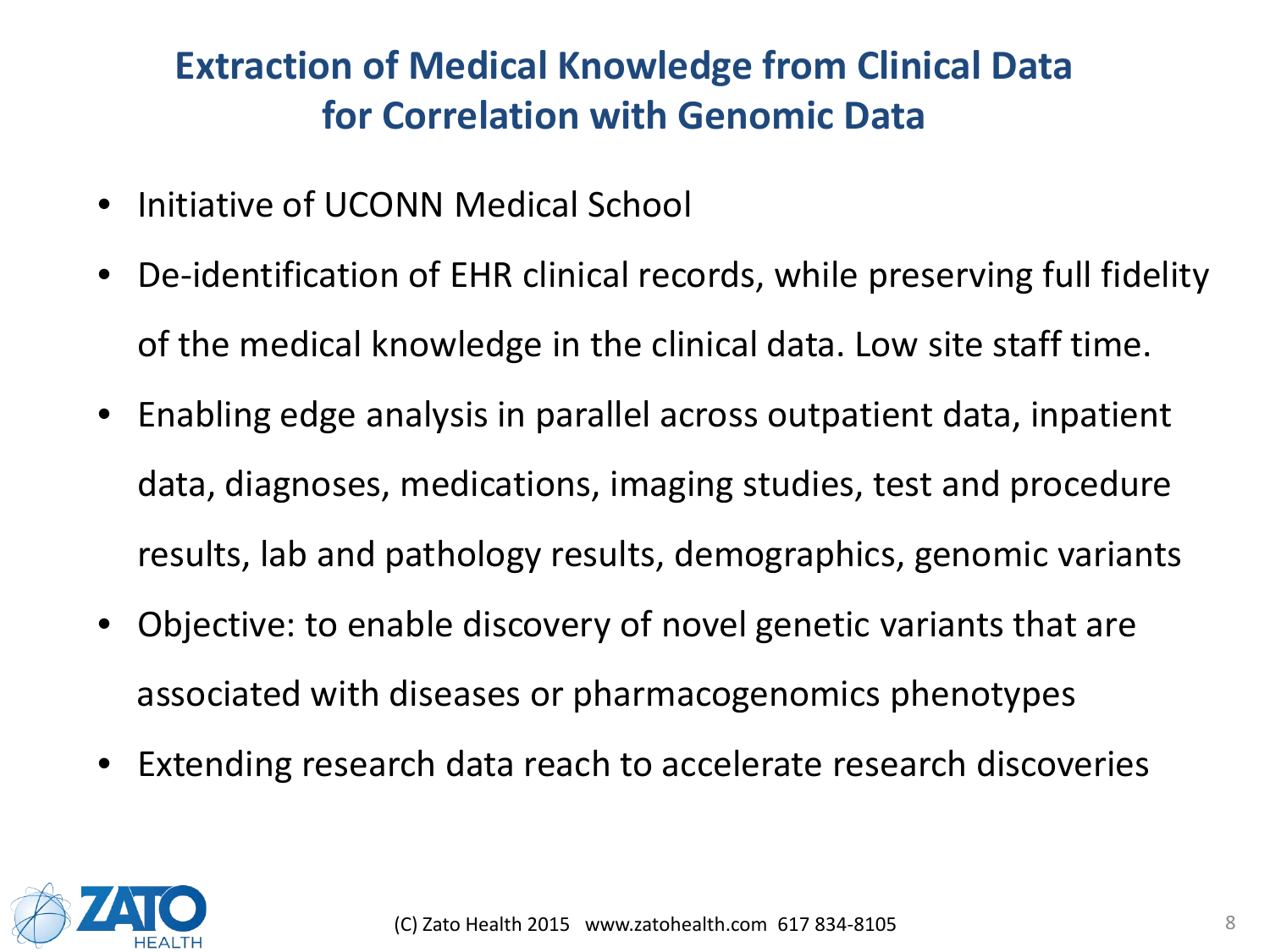#### **Additional Zato Team Experience - Anita Karcz MD MBA**

- $\triangleright$  Emergency medicine physician
- Co-founder of Institute for Health Metrics
- VP Product Development InterQual
- $\triangleright$  Over 20 years innovating with electronic clinical data
- $\triangleright$  Experience with different EHR vendor systems
- $\triangleright$  Worked with data from 100 providers to produce clinical quality measure reports, processing over 20 million clinical records in the past 5 years

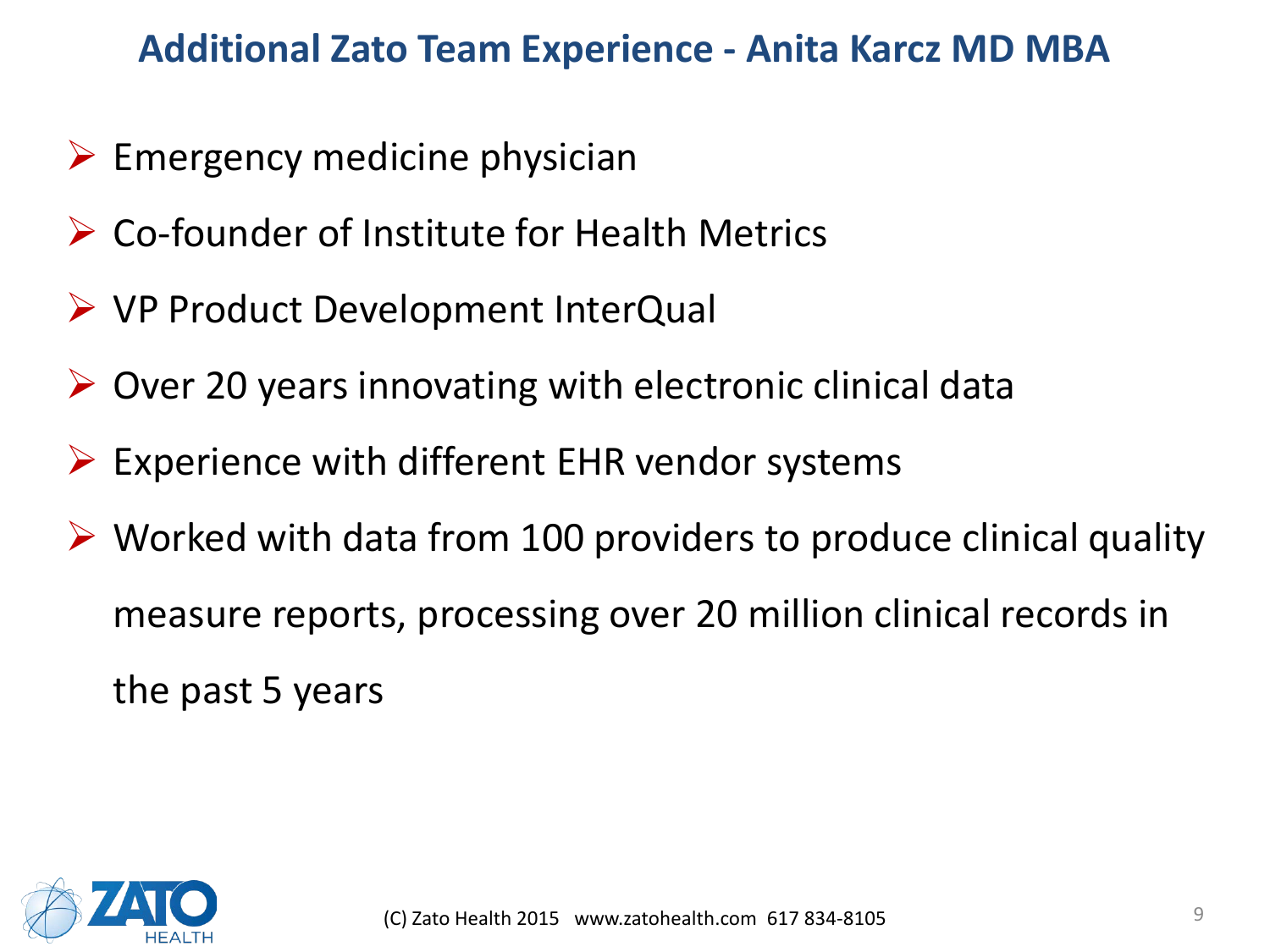#### **Dr. Karcz' Use of Electronic Clinical Data for Quality Measures**

- Quality initiative experience (MU, IQR, PQRI, etc) from both a clinical and informatics perspective
- $\triangleright$  Managing/evaluating pilots/projects using electronic clinical data
- $\triangleright$  Institute for Health Metrics site PI for 4 federal grants:
- $\triangleright$  AHRQ-physician practice quality reporting from EMR
- $\triangleright$  NCI-comparative effectiveness of therapies for breast cancer,
- $\triangleright$  NHLBI-anticoagulation therapy and VTE post total joint replacement
- **► CDC-early diagnosis and clinical outcomes in sepsis**

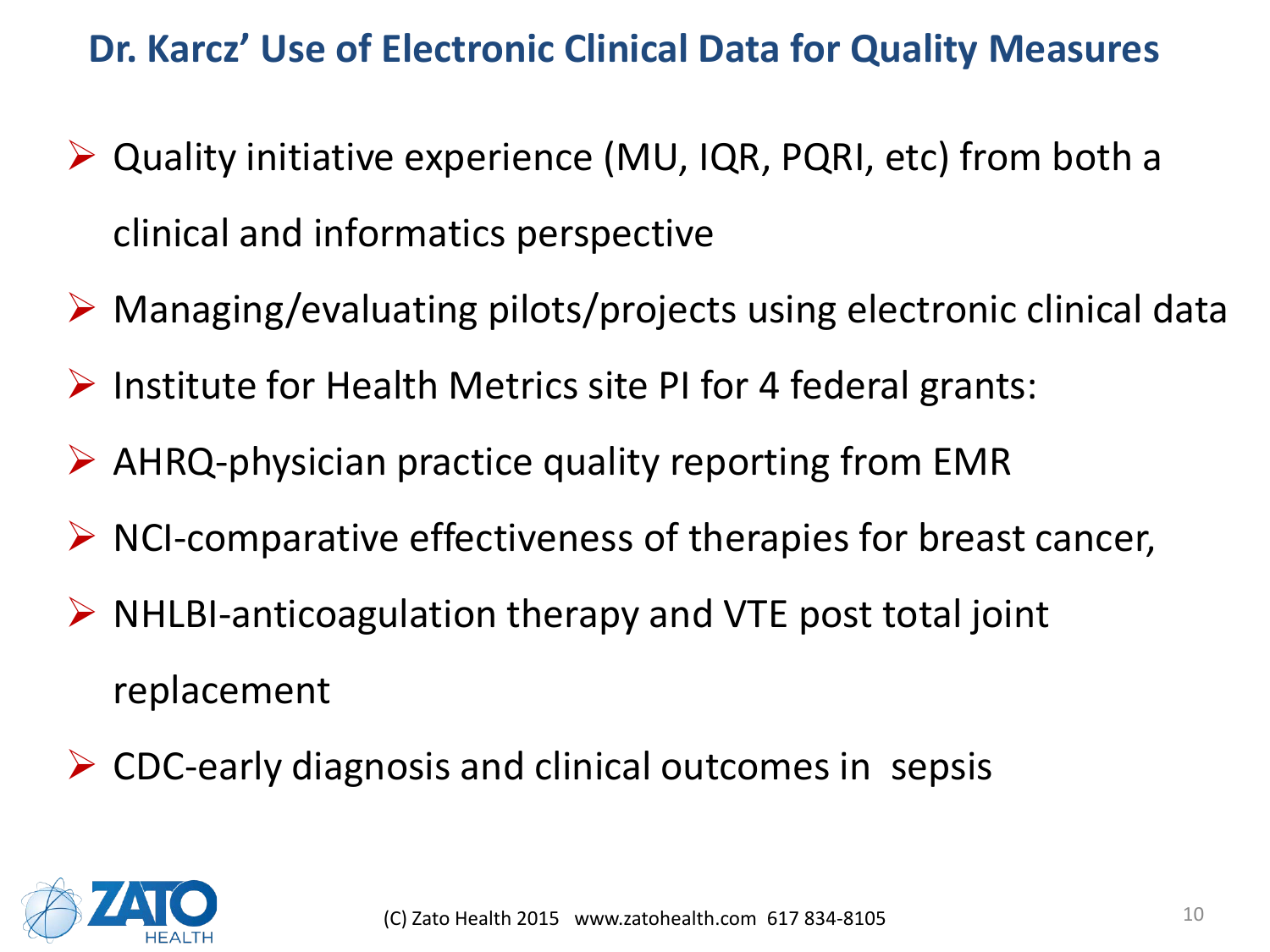# **Remaining Slides are not part of the presentation. They are available for reference during Q&A**

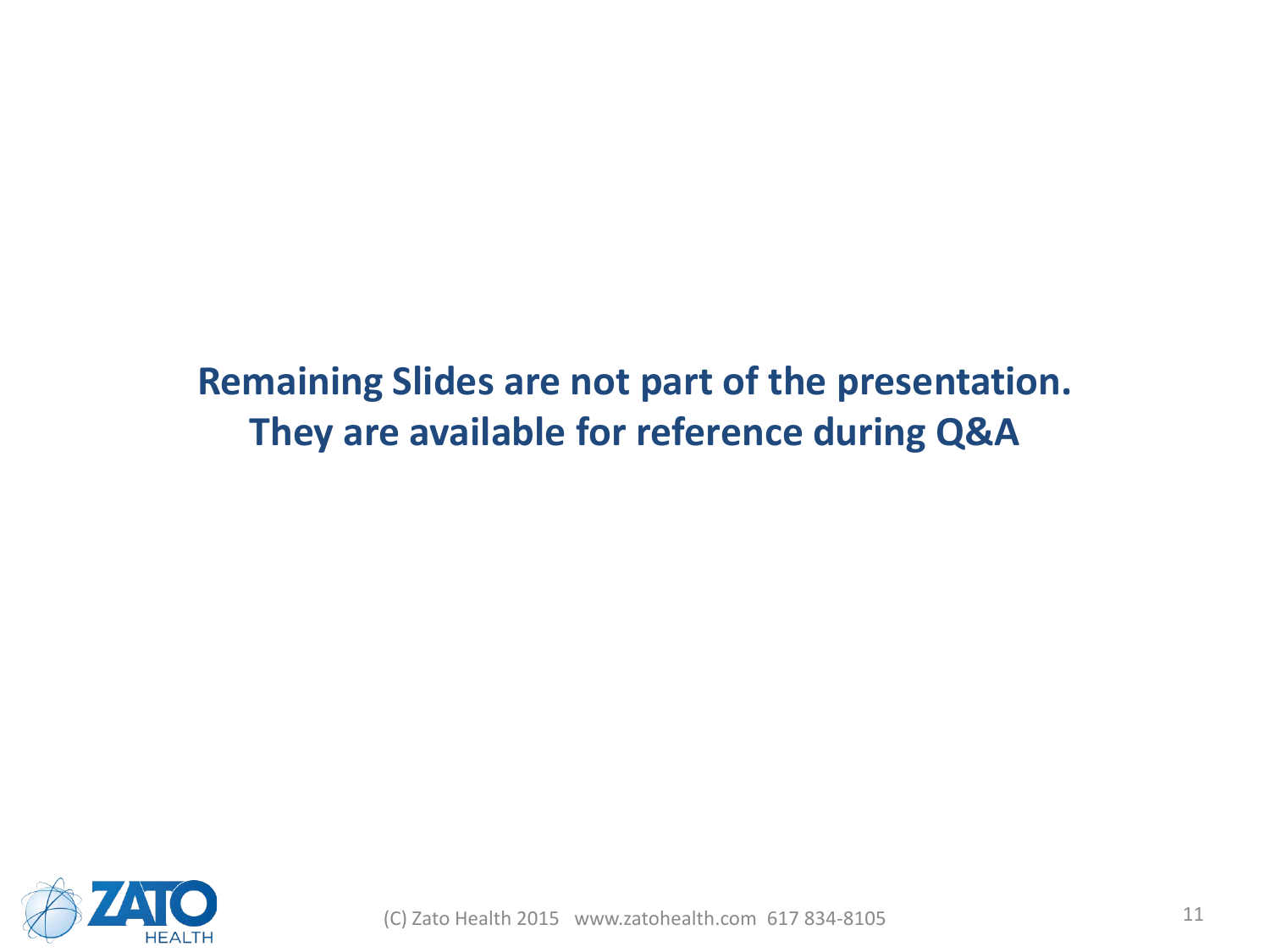# **1. Analysis of Clinical Data in the DRG Dashboard Application Progress Status and Implications**

- Live demonstration for DRGs of Pneumonia and Congestive Heart Failure at <https://www.youtube.com/watch?v=93IbgDbc5G0>
- Rank ordered risks calculated for each DRG across patients
- Rank ordered risks calculated for each patient for each DRG
- Easy toggle from dashboard view to source medical record with highlighted evidence
- Easy to use, non-intrusive, highly productive tool for Clinical Decision Support, early intervention, improved outcomes

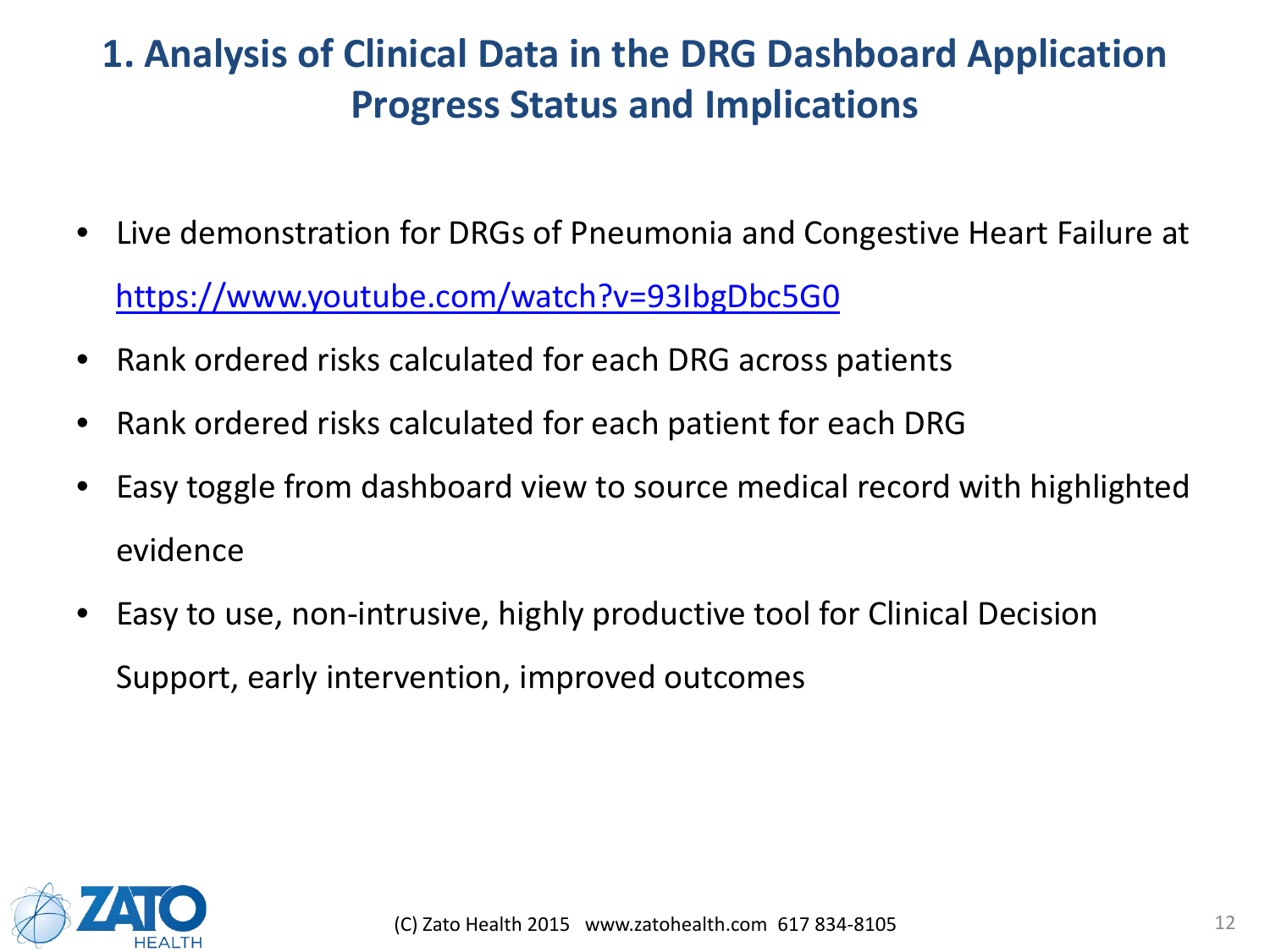#### **DRG Dashboard: Productivity for Bundled Payments and Intervention**

| Zato                          | x                                                                           |                                           |                      |                      |                |                                    |                  |                                                                                                                                                                     |                   |                |                   |                               | $-1$<br>$- 0$ $\times$ |
|-------------------------------|-----------------------------------------------------------------------------|-------------------------------------------|----------------------|----------------------|----------------|------------------------------------|------------------|---------------------------------------------------------------------------------------------------------------------------------------------------------------------|-------------------|----------------|-------------------|-------------------------------|------------------------|
| $\leftrightarrow$ e           | □ 23.236.61.168:9180/discovery/<br>A Morton BERT ENGELS <b>THE PACEBOOK</b> | 400                                       |                      |                      |                |                                    |                  |                                                                                                                                                                     |                   |                |                   |                               | ☆ ◎ 三                  |
| 740                           | <b>DRG DASHBOARD</b>                                                        | <b>DATA SOURCES</b>                       | <b>QUERY CONTROL</b> | <b>SAVED QUERIES</b> | <b>FOLDERS</b> | HELP                               | $\mathbb{Q}_2^6$ |                                                                                                                                                                     |                   |                |                   |                               |                        |
| <b>DRG DASHBOARD</b>          |                                                                             |                                           |                      |                      |                |                                    |                  |                                                                                                                                                                     |                   |                |                   |                               |                        |
| · Pneumonia                   |                                                                             | Congestive Heart Failure [Clear]          |                      |                      |                |                                    |                  |                                                                                                                                                                     |                   |                |                   |                               |                        |
| $\cdot$ CHF<br>. AMI          |                                                                             | Patient                                   |                      | CHF Dx               | CHF diff       |                                    |                  | BNP                                                                                                                                                                 | $\sf EF$          | <b>JVD</b>     | S <sub>3</sub>    | Rales                         | Edema                  |
| · Arrhythmia                  |                                                                             | 358247113                                 |                      | No.                  | Yes            |                                    |                  | Yes                                                                                                                                                                 | Yes               | No             | No                | Yes                           | No                     |
| • Atherosclerosis             |                                                                             | 550098128                                 |                      | No                   | Yes            |                                    |                  | Yes                                                                                                                                                                 | Yes               | <b>No</b>      | <b>No</b>         | No                            | No                     |
| $\cdot$ COPD                  |                                                                             | 039691597                                 |                      | No                   | Yes            |                                    |                  | Yes                                                                                                                                                                 | Yes               | <b>No</b>      | No                | No                            | <b>No</b>              |
| • Cellulitis                  |                                                                             | 081033726                                 |                      | No                   | Yes            |                                    |                  | Yes                                                                                                                                                                 | Yes               | <b>No</b>      | No                | No                            | No                     |
| • Chest Pain<br>· Diabetes    |                                                                             | 207560749                                 |                      | No                   | Yes            | $\mathbb{Q}$                       |                  | Yes                                                                                                                                                                 | Yes               | <b>No</b>      | No                | No                            | No                     |
| $\cdot$ GI                    |                                                                             | 507207992                                 |                      | No                   | Yes            |                                    |                  | Yes                                                                                                                                                                 | <b>No</b>         | Yes            | <b>No</b>         | No                            | No                     |
| · GI Bleed                    |                                                                             | 333638801                                 |                      | No                   | Yes            | Click to see supporting documents. |                  | Yes                                                                                                                                                                 | <b>No</b>         | No             | No                | Yes                           | No                     |
| · GI Obstruct                 |                                                                             | 304946199                                 |                      | No                   | Yes            |                                    |                  | Yes                                                                                                                                                                 | <b>No</b>         | <b>No</b>      | <b>No</b>         | <b>No</b>                     | Yes                    |
| • Metabolic                   |                                                                             | 070473543                                 |                      | No                   | Yes            |                                    |                  | Yes                                                                                                                                                                 | <b>No</b>         | No             | No                | No                            | Yes                    |
| • Other Resp                  |                                                                             | 933096526                                 |                      | No                   | Yes            |                                    |                  | Yes                                                                                                                                                                 | <b>No</b>         | No             | <b>No</b>         | No                            | Yes                    |
| • Peripheral Vasc<br>· RBC DO |                                                                             | Page: 15                                  |                      |                      |                |                                    |                  |                                                                                                                                                                     |                   |                |                   | Total:840                     |                        |
| • Renal Failure               |                                                                             |                                           |                      | 10 <sub>2</sub>      | 15 20          |                                    |                  |                                                                                                                                                                     |                   |                |                   |                               |                        |
| · Sepsis                      |                                                                             |                                           |                      | Items per page:      |                |                                    |                  |                                                                                                                                                                     |                   |                |                   |                               |                        |
| · Stroke                      |                                                                             |                                           |                      |                      |                |                                    |                  | <prev 10<="" td=""><td>Definite Dx (144)</td><td>Diff <math>Dx(111)</math></td><td>Indications (107)</td><td>Unlikely Dx (478)<br/>Next 10&gt;</td><td></td></prev> | Definite Dx (144) | Diff $Dx(111)$ | Indications (107) | Unlikely Dx (478)<br>Next 10> |                        |
| • Syncope                     |                                                                             |                                           |                      |                      |                |                                    |                  |                                                                                                                                                                     |                   |                |                   |                               |                        |
| $\cdot$ TIA                   |                                                                             | Run query/analytics on selected documents |                      |                      |                |                                    |                  |                                                                                                                                                                     |                   |                |                   |                               |                        |

 $\cdot$  UTI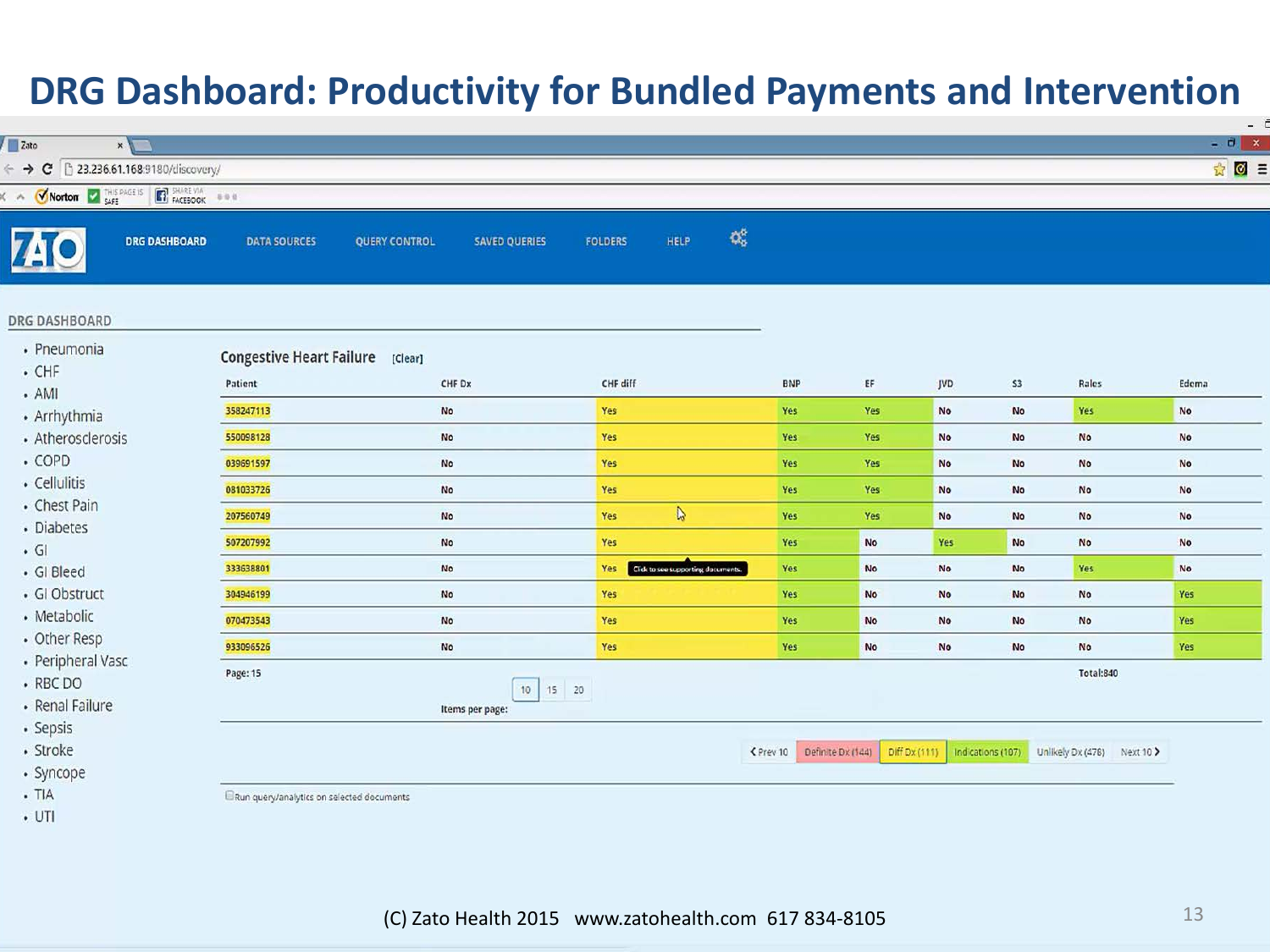# **2. Virtual Data Lake of Clinical and Genomic Variant Records Progress Status and Implications**

• Live demonstration of next-gen NLP extraction and edge processing across multiple databases of multiple organizations with data centers in New York and Massachusetts at

<https://www.youtube.com/watch?v=omJfbNLUt90&feature=youtu.be>

- Live demo of fusion of results over multiple private and public networks
- De-identified clinical data and genomic variant data 8 billion records
- Unified global view from single pane of glass
- Scalability for nation-size virtual data lakes that are interoperable

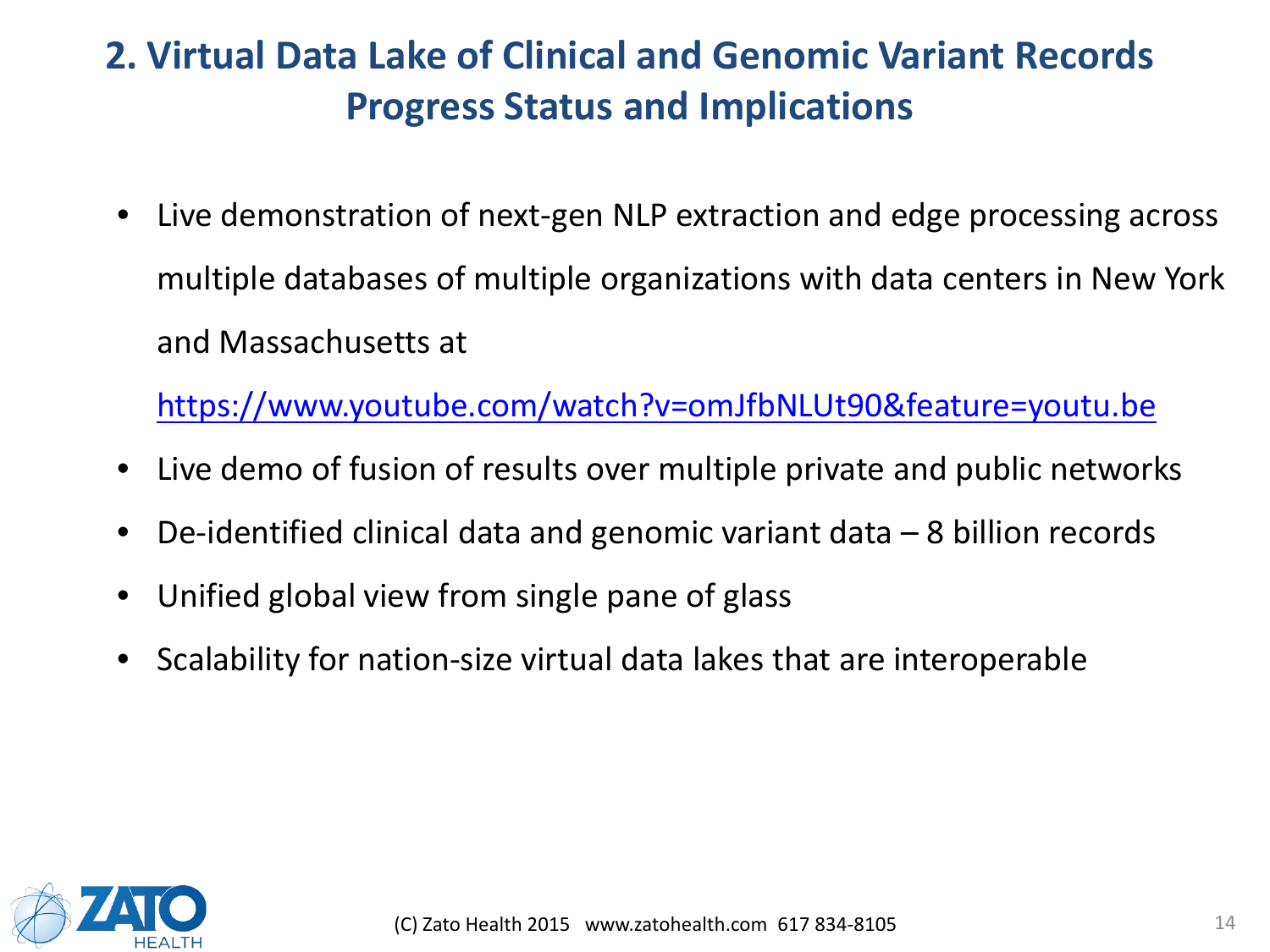#### **Navigation of Clinical Records by Facets**

| Zato                                                                       | x Zato                                                                                                         | $x$ Zato            | $\times$ Zato                   | x DRG Dashboard x Zato                                                                                                                                                        |                                         | $\times$ $\overline{Z}$ Zato | x | $F^{(2)} = \Box$                                                                                                                                                                                                                                                                                                                                                                    |
|----------------------------------------------------------------------------|----------------------------------------------------------------------------------------------------------------|---------------------|---------------------------------|-------------------------------------------------------------------------------------------------------------------------------------------------------------------------------|-----------------------------------------|------------------------------|---|-------------------------------------------------------------------------------------------------------------------------------------------------------------------------------------------------------------------------------------------------------------------------------------------------------------------------------------------------------------------------------------|
|                                                                            | $\leftarrow$ $\rightarrow$ $\mathbf{C}$ [ 10.1.10.10:9180/discovery/index.html                                 |                     |                                 |                                                                                                                                                                               |                                         |                              |   | ಬೇ ≣                                                                                                                                                                                                                                                                                                                                                                                |
|                                                                            | Apps E Chapter 2. Setti                                                                                        |                     |                                 | Weather Foreca * The HP Laptop  Wwildblue.net Cu @ PortableApps.c @ Imported From  [ SENDtoREADER   Chilead Discove 7 Adobe Commu 3 Amazon.com: A                             |                                         |                              |   | > Other bookmarks                                                                                                                                                                                                                                                                                                                                                                   |
|                                                                            |                                                                                                                | <b>DATA SOURCES</b> | <b>OUERY CONTROL</b>            | <b>SAVED OUERIES</b>                                                                                                                                                          | <b>FOLDERS</b><br><b>HELP</b><br>(Gord) | œ                            |   |                                                                                                                                                                                                                                                                                                                                                                                     |
|                                                                            | tamoxifen AND vcf:vcfexists                                                                                    |                     |                                 |                                                                                                                                                                               |                                         | ADVANCED                     |   |                                                                                                                                                                                                                                                                                                                                                                                     |
| NARROW YOUR RESULTS<br>Add Terms                                           |                                                                                                                |                     | Analyze<br>Showing 1 - 10 of 37 | Tabular<br><b>Results</b>                                                                                                                                                     |                                         |                              |   | $1   2   3   4$ next                                                                                                                                                                                                                                                                                                                                                                |
| Apply<br>$Time =$<br>From:                                                 | 田<br>⊟<br>To                                                                                                   |                     | Doc1198.html                    | 1 07/06/2015   Obesity - Zato Advance Research Center                                                                                                                         |                                         |                              |   | ADDITIONAL DIAGNOSES; CORONARY ARTERY DISEASE , STATUS POST CORONARY ARTERY BYPASS SURGERY IN 1989. NON-INSULIN-DEPENDENT DIABETES MELLITUS. HYPERTENSION. PSORIASIS. Breast<br>cancer diagnosed in 1992. S/p right mastectomy. HR positive. On Tamoxifen. Recurrence 1 year later to other breast. Then had left mastectomy. HISTORY OF PRESENT ILLNESS: The patient               |
| Apply<br>admission date<br>2005 (7)                                        |                                                                                                                |                     | @ Doc1187.html<br>Dec1188.html  | 07/06/2015   Obesity - Zato Advance Research Center<br>Sulfa, erythromycin, levofloxacin, IV dye, iron                                                                        |                                         |                              |   | q.d. allopurinol 100 mg q.d., Prevacid 20 mg q.d., Isordii 40 mg t.i.d., Atrovent nebulizers q.i.d., K-Dur 20 mEq q.d., eprosartan 150 mg q.d., Afrin and Imodium p.r.n. Tamoxifen 20mg daily. ALLERGIES:                                                                                                                                                                           |
| 2006 (7)<br>12004(6)<br>1995 (3)<br>1997(2)<br>MORE                        |                                                                                                                |                     |                                 | 07/05/2015   Obesity - Zato Advance Research Center<br>p.o. q. day. Tamoxifen 20mg daily. ALLERGIES: The patient had no known drug allergies. SOCIAL HISTORY: Significant for |                                         |                              |   | 6) Polymyaigia rheumatica . 7) Hormone receptor positive breast carcinoma 1992. S/p lumpectomy 1992. Stable since. MEDICATIONS ON ADMISSION: 1 ) Lisinopril 20 mg p.o. q. day. 2 ) Diltiazem 240 mg                                                                                                                                                                                 |
| Apply<br>attending =                                                       | BALCOS, ASA NICKOLAS, M.D. (1)                                                                                 |                     | <b>E</b> Doc1230.html           | 07/06/2015   Obesity - Zato Advance Research Center<br>ANGINA (2) CORONARY ARTERY DISEASE (3) DIABETES MELLITUS (4) STAGE 4 BREAST CA - NO PROGRESSION ON TAMOXIFEN HISTORY   |                                         |                              |   | 79907810 124748 2/29/1997 12:00:00 AM R/O MYOCARDIAL INFARCTION Signed DIS Admission Date: 2/29/1997 Report Status: Signed Discharge Date: 4/14/1997 FINAL DIAGNOSIS: (1) UNSTABLE                                                                                                                                                                                                  |
| CHIRCO, ALEX (1)<br>$MORE$ ><br>Apply                                      | COLEMAN HOYLAND, M.D. RA70 XR421/0040 (1)<br>CURTIS J. BUKER, M.D. RN8 (1)<br>UI DANNIE EDGCOMB, M.D. YN47 (1) |                     | Doc1190.html<br>B Doc1206.html  | 07/06/2015   Obesity - Zato Advance Research Center                                                                                                                           |                                         |                              |   | 15, hypertension, question of COPD, depression, coronary artery disease with an echo showing an EF of 45% on baseline inferior hypokinesis. Breast carcinoma. Hx right mastectomy, Hormone<br>Receptor positive. On Tamoxifen, No known recurrence, MEDICATIONS: Lasix , atenolo) , buoropion , Fosamax , metformin , Tamoxifen and Iisinopril. She has no known drug allergies. On |
| discharge date w<br>2006 (7)<br>1/2004(6)<br>2005 (6)<br><b>STATISTICS</b> |                                                                                                                |                     |                                 | 07/06/2015   Obesity - Zato Advance Research Center<br>ALLERGIES: To Penicillin , which produces a rash: Corticosteroids Phenothiazine and aspirin. PHYSICAL                  |                                         |                              |   | 4-6 hours prn; Reglan , 10 mg q 6 hours prn nausea; Bactroban ointment b.i.d.: Lotrisone cream b.i.d, topically: Afrin nasal spray q 12 hours PRN: Proventil inhalers , two puffs PRN. Tamoxifen 20mg daily.                                                                                                                                                                        |

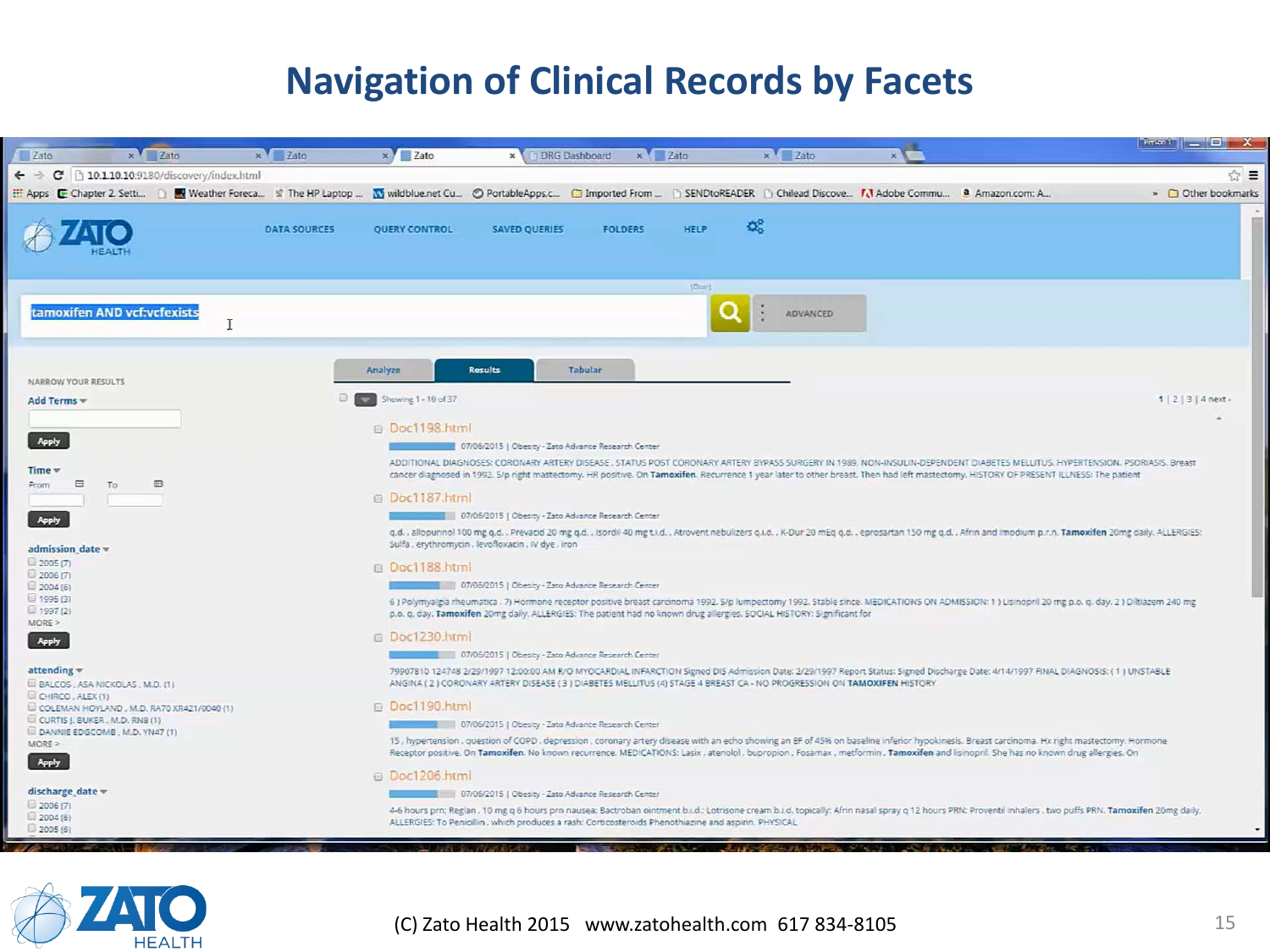#### **Extraction of ICD-9-CM Codes from Medical Records**

| Weather Foreca * The HP Laptop  W wildblue.net Cu @ PortableApps.c @ Imported From  [ SENDtoREADER   Chilead Discove 7. Adobe Commu 8 Amazon.com: A<br>Apps E Chapter 2. Setti<br><b>ZA O</b>                                                                                                                                                                              |    |            | CODES E&M FLAGS DEMOGRAPHICS NOTES                                                                               |            |                                                 | $\blacksquare$<br><b>Print View</b> |
|----------------------------------------------------------------------------------------------------------------------------------------------------------------------------------------------------------------------------------------------------------------------------------------------------------------------------------------------------------------------------|----|------------|------------------------------------------------------------------------------------------------------------------|------------|-------------------------------------------------|-------------------------------------|
| <b>Interactive Mode</b><br><b>Load Doc to Interactive Mode</b>                                                                                                                                                                                                                                                                                                             |    |            | Signs/Symptoms/Findings<br><b>Add Code</b>                                                                       |            | <b>Documents Currently Loaded</b>               |                                     |
| Document: Doc0127_CAC                                                                                                                                                                                                                                                                                                                                                      |    | 2. 410.91  | Acute myocardial infarction Unspecified site;<br>initial episode of care                                         | <b>AVN</b> | <b>CLEAR ALL</b><br><b>Status</b> Document Name |                                     |
| HEADER                                                                                                                                                                                                                                                                                                                                                                     |    | 3. 135     | <b>Sarcoidosis</b>                                                                                               | <b>AVN</b> | Doc0127_CAC                                     |                                     |
| ARUP_NA19240_Exome   ACMH   46947625     075014   2/16/1997 12:00:00 AM   UNSTABLE ANGINA   Signed   DIS                                                                                                                                                                                                                                                                   | 4. | 401.9      | Essential hypertension, Unspecified                                                                              | <b>AVN</b> |                                                 |                                     |
| Admission Date: 2/16/1997 Report Status: Signed Discharge Date: 9/14/1997<br>PRINCIPAL DIAGNOSIS                                                                                                                                                                                                                                                                           |    | 5. 250.00  | Diabetes mellitus without mention of<br>complication; type II or unspecified type, not<br>stated as uncontrolled | <b>AVN</b> |                                                 |                                     |
| PRINCIPAL DIAGNOSIS : MYOCARDIAL INFARCTION.                                                                                                                                                                                                                                                                                                                               |    | 7. 195.8   | Malignant neoplasm of Other specified sites                                                                      | AVN        |                                                 |                                     |
| <b>OTHER DIAGNOSES</b><br>OTHER DIAGNOSES : 1. SARCOIDOSIS. 2. HYPERTENSION. 3. NON-INSULIN-DEPENDENT DIABETES MELLITUS. 4. STATUS<br>POST PACEMAKER PLACEMENT. 5. Breast Cancer. S/p right mastectomy. Receptor positive. On Tamoxifen, Recurrence 3 years                                                                                                                |    |            | Malignant neoplasm of Breast (female),<br>unspecified                                                            | <b>AVN</b> |                                                 |                                     |
| later to other breast. Then had left mastectomy.                                                                                                                                                                                                                                                                                                                           |    | 17. 786.50 | Chest pain, unspecified                                                                                          | <b>AVN</b> |                                                 |                                     |
| <b>HISTORY OF PRESENT ILLNESS</b>                                                                                                                                                                                                                                                                                                                                          |    | 19. 780.8  | Generalized hyperhidrosis                                                                                        | <b>AVN</b> |                                                 |                                     |
| HISTORY OF PRESENT ILLNESS: The patient is a 65-year-old female with a history of hypertension, hypercholesterolemia,<br>non-insulin-dependent diabetes mellitus, and with no known hx of CAD admitted with chest pain. She has had several days of                                                                                                                        |    | 20. 459.9  | Unspecified circulatory system disorder                                                                          | <b>AVN</b> |                                                 |                                     |
| exertional chest pain characterized by substemal burning pain which, at times, radiates to the left shoulder. It is sometimes<br>accompanied by shortness of breath without nausea and occasional diaphoresis. She was seen in the Emergency<br>Departmentwith chest pain on June , 1997, with negative troponins and negative cardiac enzymes. An exercise treadmill test |    | 22. 786.02 | Orthopnea                                                                                                        | <b>AVN</b> |                                                 |                                     |
| on April , 1997, for three minutes revealed a maximal heart rate of 127 and maximal blood pressure of 134/80. She<br>experienced chest pain with 1 millimeter of ST depression in V5 and T-wave inversions in V4-V6. This study was interpreted as                                                                                                                         |    | 36, 786.7  | Abnormal chest sounds                                                                                            | <b>AVN</b> |                                                 |                                     |
| consistent with , but not diagnostic ischemia. She was started on aspirin and atenolol. On the morning of admission, she was<br>walking to catch a bus and had an episode of substemal chest burning lasting less than 10 minutes with shortness of breath,                                                                                                                |    | 38. 785.2  | Undiagnosed cardiac murmurs                                                                                      | <b>AV</b>  |                                                 |                                     |
| but no nausea, vomiting, or diaphoresis. She came by cab to Rirel Carleo And for her scheduled exercise ett/mibi test study<br>and was noted to have T wave inversions in II , III , F , and V3-V6. On arrival to the Emergency Room , the patient was pain                                                                                                                |    | 39. 709.2  | Scar conditions and fibrosis of skin                                                                             | <b>AVN</b> |                                                 |                                     |
| free. She denied lower extremity edema and had mild orthopnea which was unchanged. She denied bright red blood per<br>rectum, and stools were black secondary to iron supplementation. Hematocrit on November, 1997, was noted to be 29.3. The                                                                                                                             |    | 41. 790.92 | Abnormal coagulation profile                                                                                     | <b>AVN</b> |                                                 |                                     |
| patient had been iron supplements since that time. She had a history of colonic polyps.<br>PAST MEDICAL HISTORY                                                                                                                                                                                                                                                            |    | 43. 285.9  | Anemia, unspecified                                                                                              | <b>AVN</b> |                                                 |                                     |
| PAST MEDICAL HISTORY : 1 ) Significant for a history of sarcoidosis. Her last pulmonary test was in April 1995 which showed                                                                                                                                                                                                                                                |    | 44. V58.82 | Fitting and adjustment of non-vascular                                                                           | <b>AVN</b> |                                                 |                                     |
| an FEV 1 of 1.61, 72% of predicted; FEV 1 ratio to FVC was 80 or 102% of predicted. FVC was 2.01 or 72% of predicted. In<br>the past, she has been treated with prednisone and now uses Ventolin inhalers p.r.n. 2 ) History of seizure disorder. 3 ) Status                                                                                                               |    |            | catheter NEC                                                                                                     |            |                                                 |                                     |
| post pacemaker placement in October 1996 for tachycardia bradycardia syndrome. 4 ) Status post appendectomy. 5 ) Status<br>post total abdominal hysterectomy for cervical cancer. 6 ) Adult onset diabetes mellitus, diet-controlled. 7 ) History of left calf                                                                                                             |    | 45. 729.5  | Pain in limb                                                                                                     | <b>AVN</b> |                                                 |                                     |
| deep vein thrombosis in 1993, 8 ) History of colonic polyps with a colonic adenoma diagnosed in 1993.<br><b>MEDICATIONS</b>                                                                                                                                                                                                                                                |    | 46. 794.31 | Abnormal electrocardiogram [ECG] [EKG]                                                                           | <b>AVN</b> |                                                 |                                     |
| MEDICATIONS AT THE TIME OF ADMISSION: Linsinopril 5 mg q.d.; Pravachol 20 mg q.h.s.; aspirin 325 mg q. day; atenoiol                                                                                                                                                                                                                                                       |    | 29. 179    | Malignant neoplasm of uterus, part unspecified                                                                   | <b>AVN</b> |                                                 |                                     |
| 0.5 mg b.i.d.; Dilantin 200 mg b.i.d.; Ventolin inhaler p.r.n.; ferrous gluconate 325 mg t.i.d.                                                                                                                                                                                                                                                                            |    | 28. 180.9  | Malignant neoplasm of Cervix uteri,<br>unspecified                                                               | <b>AVA</b> |                                                 |                                     |
| <b>ALLERGIES</b>                                                                                                                                                                                                                                                                                                                                                           |    | 27. 195.2  | Malignant neoplasm of Abdomen                                                                                    | <b>AVN</b> |                                                 |                                     |
| ALLERGIES: Penicillin and erythromycin, gives rash.                                                                                                                                                                                                                                                                                                                        |    | 30. 195.3  | Malignant neoplasm of Pelvis                                                                                     | <b>AVN</b> |                                                 |                                     |

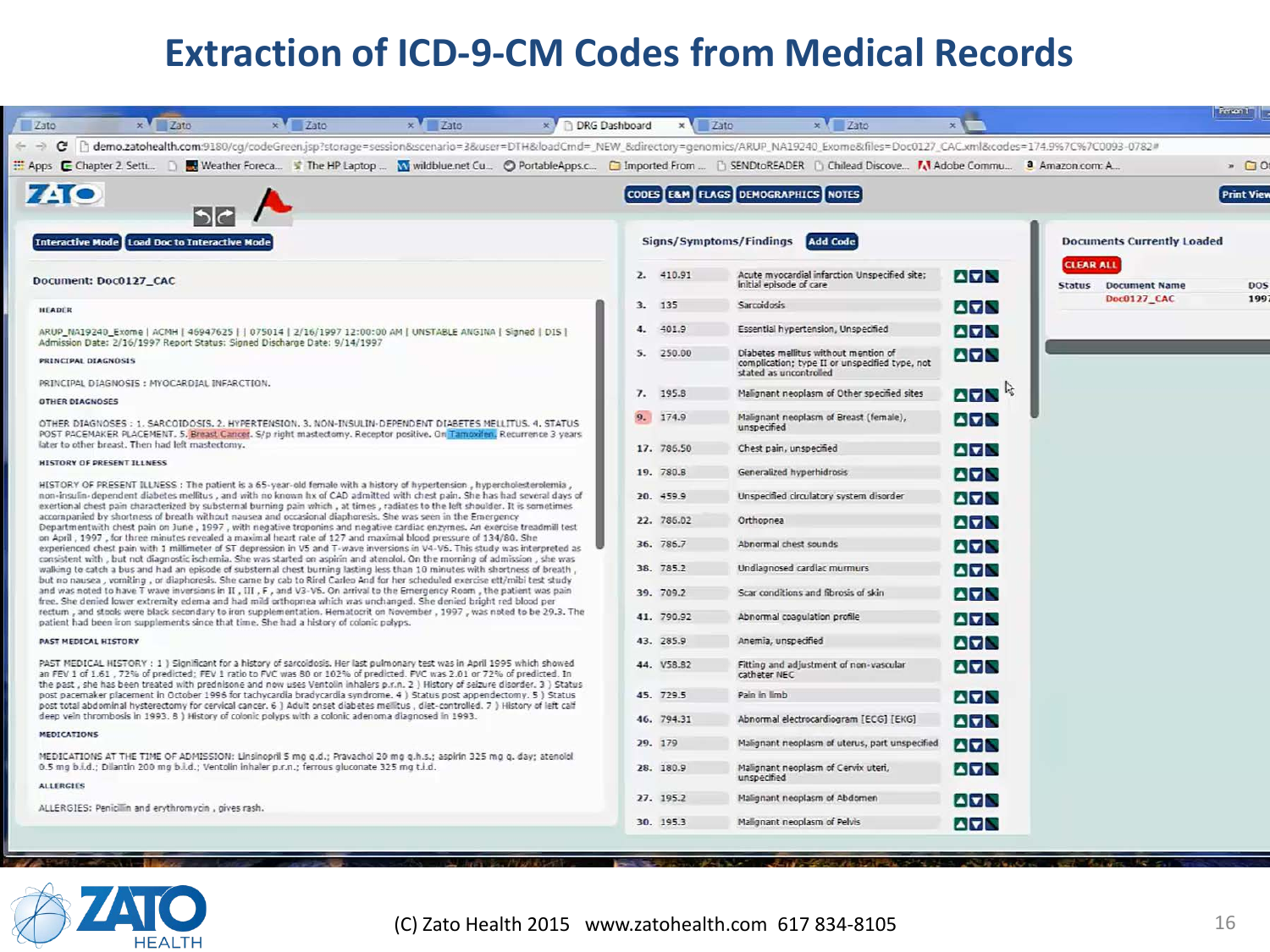#### **Extraction of Labs, Procedures, and Substances Taken**

| E Apps E Chapter 2. Setti D <b>EX</b> Weather Foreca x The HP Laptop  Wwildblue.net Cu @ PortableApps.c @ Imported From  [1 SENDtoREADER   1 Chilead Discove 7 Adobe Commu 8 Amazon.com: A                                                                                                                                                                                                                                                                                                                                                                                                                                                                                                                                                                                                                                                                                                                                                                                                                                                                                                                                                                                                                                                                                                                                                                                                                                                                                                                                                                                                                                                                                                                                                                                                                                                                    |                                                                                                                                                                                                                                   |                                                                                                                                                                                                                                                                                                                                  |                                                                                              |                                                                                                     | » Other bo              |
|---------------------------------------------------------------------------------------------------------------------------------------------------------------------------------------------------------------------------------------------------------------------------------------------------------------------------------------------------------------------------------------------------------------------------------------------------------------------------------------------------------------------------------------------------------------------------------------------------------------------------------------------------------------------------------------------------------------------------------------------------------------------------------------------------------------------------------------------------------------------------------------------------------------------------------------------------------------------------------------------------------------------------------------------------------------------------------------------------------------------------------------------------------------------------------------------------------------------------------------------------------------------------------------------------------------------------------------------------------------------------------------------------------------------------------------------------------------------------------------------------------------------------------------------------------------------------------------------------------------------------------------------------------------------------------------------------------------------------------------------------------------------------------------------------------------------------------------------------------------|-----------------------------------------------------------------------------------------------------------------------------------------------------------------------------------------------------------------------------------|----------------------------------------------------------------------------------------------------------------------------------------------------------------------------------------------------------------------------------------------------------------------------------------------------------------------------------|----------------------------------------------------------------------------------------------|-----------------------------------------------------------------------------------------------------|-------------------------|
| <b>740</b>                                                                                                                                                                                                                                                                                                                                                                                                                                                                                                                                                                                                                                                                                                                                                                                                                                                                                                                                                                                                                                                                                                                                                                                                                                                                                                                                                                                                                                                                                                                                                                                                                                                                                                                                                                                                                                                    |                                                                                                                                                                                                                                   | CODES E&M FLAGS DEMOGRAPHICS NOTES                                                                                                                                                                                                                                                                                               |                                                                                              |                                                                                                     | Print View OPT          |
| Interactive Mode Load Doc to Interactive Mode<br>Document: Doc0127 CAC<br>HEADER<br>ARUP_NA19240_Exome   ACMH   46947625     075014   2/16/1997 12:00:00 AM   UNSTABLE ANGINA   Signed   DIS  <br>Admission Date: 2/16/1997 Report Status: Signed Discharge Date: 9/14/1997<br>PRINCIPAL DIAGNOSIS<br>PRINCIPAL DIAGNOSIS : MYOCARDIAL INFARCTION.<br><b>OTHER DIAGNOSES</b><br>OTHER DIAGNOSES : 1. SARCOIDOSIS. 2. HYPERTENSION. 3. NON-INSULIN-DEPENDENT DIABETES MELLITUS. 4. STATUS<br>POST PACEMAKER PLACEMENT. 5. Breast Cancer. S/p right mastectomy. Receptor positive. On Tamoxifen, Recurrence 3 years<br>later to other breast. Then had left mastectomy.<br>HISTORY OF PRESENT ILLNESS<br>HISTORY OF PRESENT ILLNESS : The patient is a 65-year-old female with a history of hypertension, hypercholesterolemia,<br>non-insulin-dependent diabetes mellitus, and with no known hx of CAD admitted with chest pain. She has had several days of<br>exertional chest pain characterized by substemal burning pain which, at times, radiates to the left shoulder. It is sometimes<br>accompanied by shortness of breath without nausea and occasional diaphoresis. She was seen in the Emergency<br>Departmentwith chest pain on June, 1997, with negative troponins and negative cardiac enzymes. An exercise treadmill test<br>on April , 1997, for three minutes revealed a maximal heart rate of 127 and maximal blood pressure of 134/80. She<br>experienced chest pain with 1 millimeter of ST depression in V5 and T-wave inversions in V4-V6. This study was interpreted as<br>consistent with , but not diagnostic ischemia. She was started on aspirin and atenolol. On the morning of admission, she was<br>walking to catch a bus and had an episode of substemal chest burning lasting less than 10 minutes with shortness of breath, | Labs/Data/Procedures<br>1.94640 ><br>2.<br>93010 > 2.9.<br>7, 5, 3, 4, 6, 8<br>3.93010 ><br>5.36430 ><br>6.<br>94640 ><br>4. $94761 >$<br>Substances<br>0093-0782<br>2. 0067-0143<br>3. 0093-0752<br>4. 24451-002<br>5. 0054-0017 | <b>Add Code</b><br>AIRWAY INHALATION TREATMENT<br>ELECTROCARDIOGRAM REPORT<br>ELECTROCARDIOGRAM REPORT<br>BLOOD TRANSFUSION SERVICE<br>AIRWAY INHALATION TREATMENT<br>MEASURE BLOOD OXYGEN LEVEL<br><b>Add Code</b><br>Sort by: Order of Appearance<br>tamoxifen citrate<br>aspirin<br>atenolol<br>ferrous sulfate<br>prednisone | <b>AVN</b><br><b>AVN</b><br><b>AVN</b><br><b>AVN</b><br><b>AVN</b><br><b>AVN</b><br>LF.<br>۰ | <b>Documents Currently Loaded</b><br><b>CLEAR ALL</b><br><b>Status</b> Document Name<br>Doc0127 CAC | <b>DOS</b><br>1997/02/1 |
| but no nausea, vomiting, or diaphoresis. She came by cab to Rirel Carleo And for her scheduled exercise ett/mibi test study<br>and was noted to have T wave inversions in IT, III, F, and V3-V6. On arrival to the Emergency Room, the patient was pain<br>free. She denied lower extremity edema and had mild orthopnea which was unchanged. She denied bright red blood per<br>rectum, and stools were black secondary to iron supplementation. Hematocrit on November, 1997, was noted to be 29.3. The<br>patient had been iron supplements since that time. She had a history of colonic polyps.<br>PAST MEDICAL HISTORY<br>PAST MEDICAL HISTORY: 1 ) Significant for a history of sarcoidosis. Her last pulmonary test was in April 1995 which showed<br>an FEV 1 of 1.61, 72% of predicted; FEV 1 ratio to FVC was 80 or 102% of predicted. FVC was 2.01 or 72% of predicted. In<br>the past, she has been treated with prednisone and now uses Ventolin inhalers p.r.n. 2 ) History of seizure disorder. 3 ) Status<br>post pacemaker placement in October 1996 for tachycardia bradycardia syndrome. 4 ) Status post appendectomy. 5 ) Status<br>post total abdominal hysterectomy for cervical cancer. 6 ) Adult onset diabetes mellitus, diet-controlled. 7 ) History of left calf<br>deep vein thrombosis in 1993. 8 ) History of colonic polyps with a colonic adenoma diagnosed in 1993.<br><b>MEDICATIONS</b><br>MEDICATIONS AT THE TIME OF ADMISSION: Linsinopril 5 mg q.d.; Pravachol 20 mg q.h.s.; aspirin 325 mg q. day; atenoiol<br>0.5 mg b.i.d.; Dilantin 200 mg b.i.d.; Ventolin inhaler p.r.n.; ferrous gluconate 325 mg t.i.d.<br><b>ALLERGIES</b><br>ALLERGIES: Penicillin and erythromycin, gives rash.                                                                                                                             | 21695-198<br>6.<br>7. p36100<br>8. 0615-6557<br>0071-0007<br>9.<br>10. 0338-1021<br>11. 0168-0215<br>12. 0942-9502<br>13. 0178-0600<br>14. 0071-0417<br>15. 0574-0159<br>16. 0093-0154                                            | albuterol<br>asthma inhaler<br>pravastatin sodium<br>phenytoin<br>penicillin g<br>erythromycin<br>anticoagulant sodium citrate solution<br>potassium citrate<br>nitroglycerin<br>morphine<br>ticlopidine hydrochloride                                                                                                           |                                                                                              |                                                                                                     |                         |

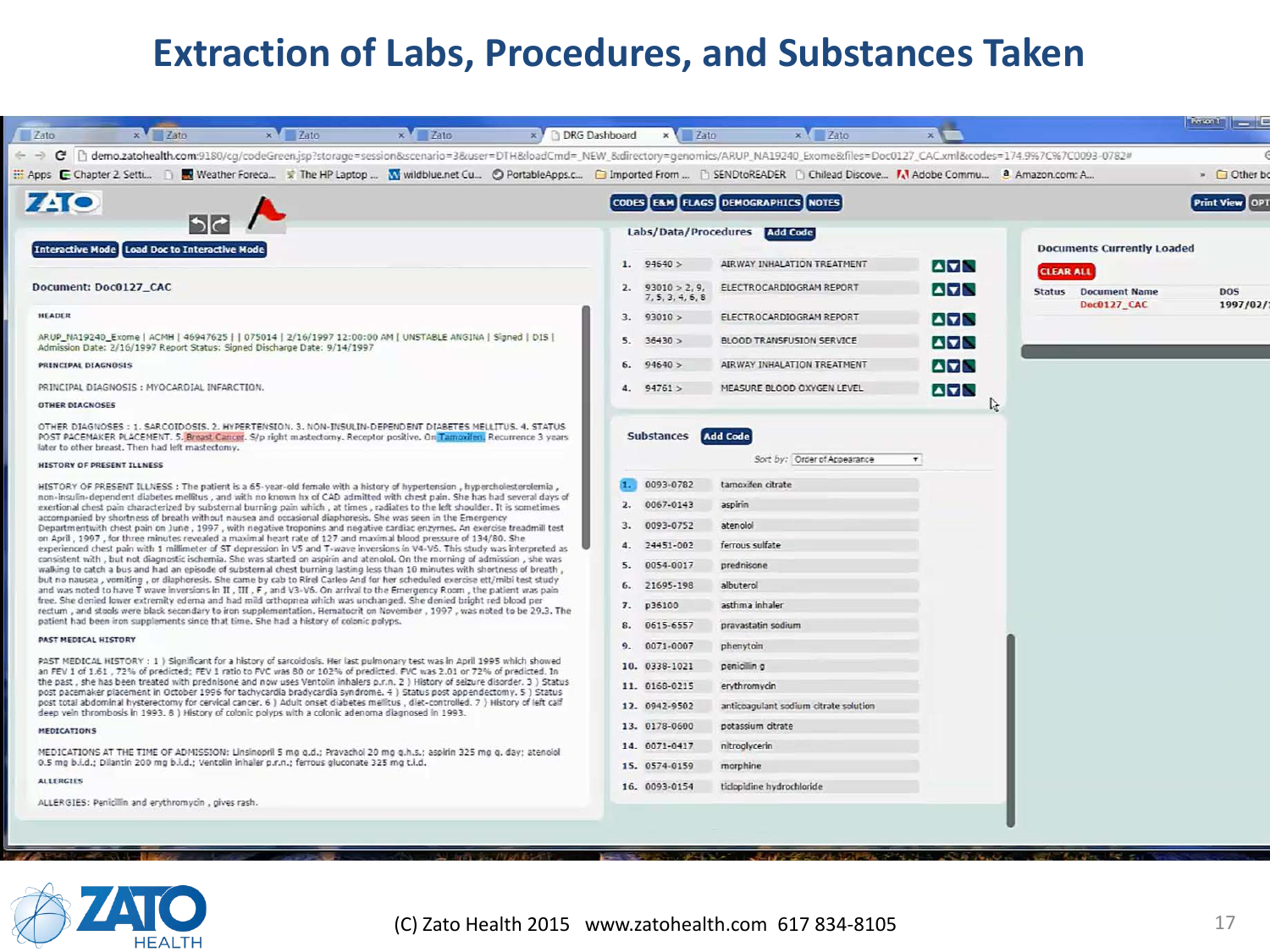# **Zato Data Security, Tracking, and Accountability for Oversight, Compliance, Auditing, Comparison of Cost Effectiveness**

- $\triangleright$  All Data and indexes remain where the data are created, stored, and protected
- $\triangleright$  All data access is subject to user role-based discretionary access control
- $\triangleright$  Optional download encryption and control under Digital Rights Management
- $\triangleright$  Security enforced and sharing permission controlled at each organization
- $\triangleright$  Server-to-server security; cross-network data encryption end-to-end
- $\triangleright$  All user activity is logged at the source for tracking, with global analysis of logs
- Successful financial fraud interdiction in the Intelligence Community processing Suspicious Activity Reports across all US banks under the Bank Secrecy Act
- $\triangleright$  Successful cross-domain implementation controlling security across multiple security domains and networks in parallel from a single unified interface

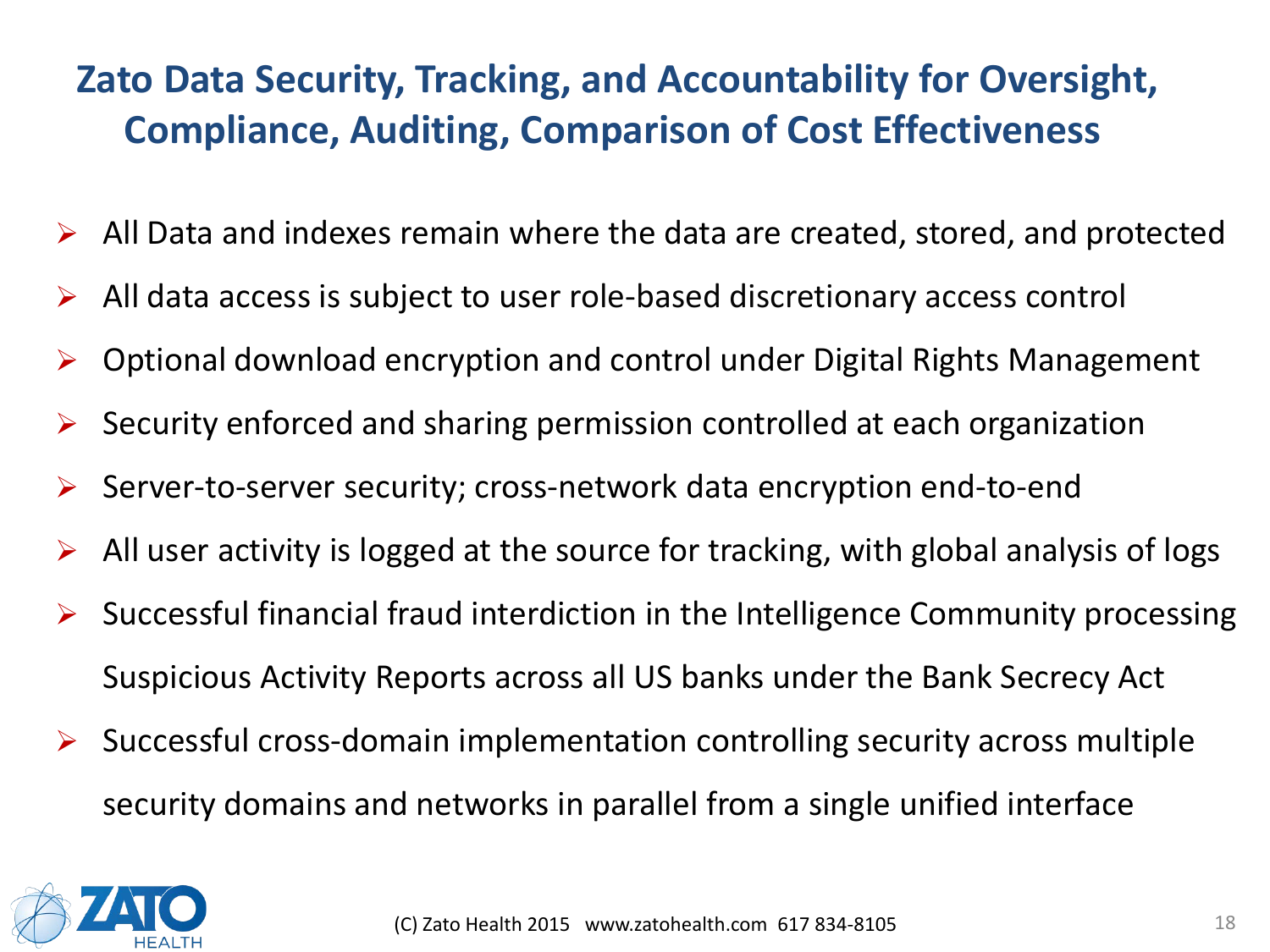# **Differentiation of Combined Capabilities**

- Data transparency normalizes, indexes, filters EHR data, HL-7 data, other data
- $\triangleright$  Interactive query, analysis from unified interface ('single pane of glass')
- $\triangleright$  Batch analysis: high productivity, flexible output to reports or other applications
- $\triangleright$  Automatic recognition and extraction of medical concepts 'on the fly' in context
- Global navigation across data sources in parallel by context, concepts, facets
- $\triangleright$  Current awareness from continuous monitoring, real-time filtering, alerting
- $\triangleright$  Dynamic iterative knowledge discovery and visualization across data sources
- $\triangleright$  Seamless system integration and interoperability with APIs and Web interfaces
- $\triangleright$  Integrated medical ontology, automated medical coding, and medical NLP

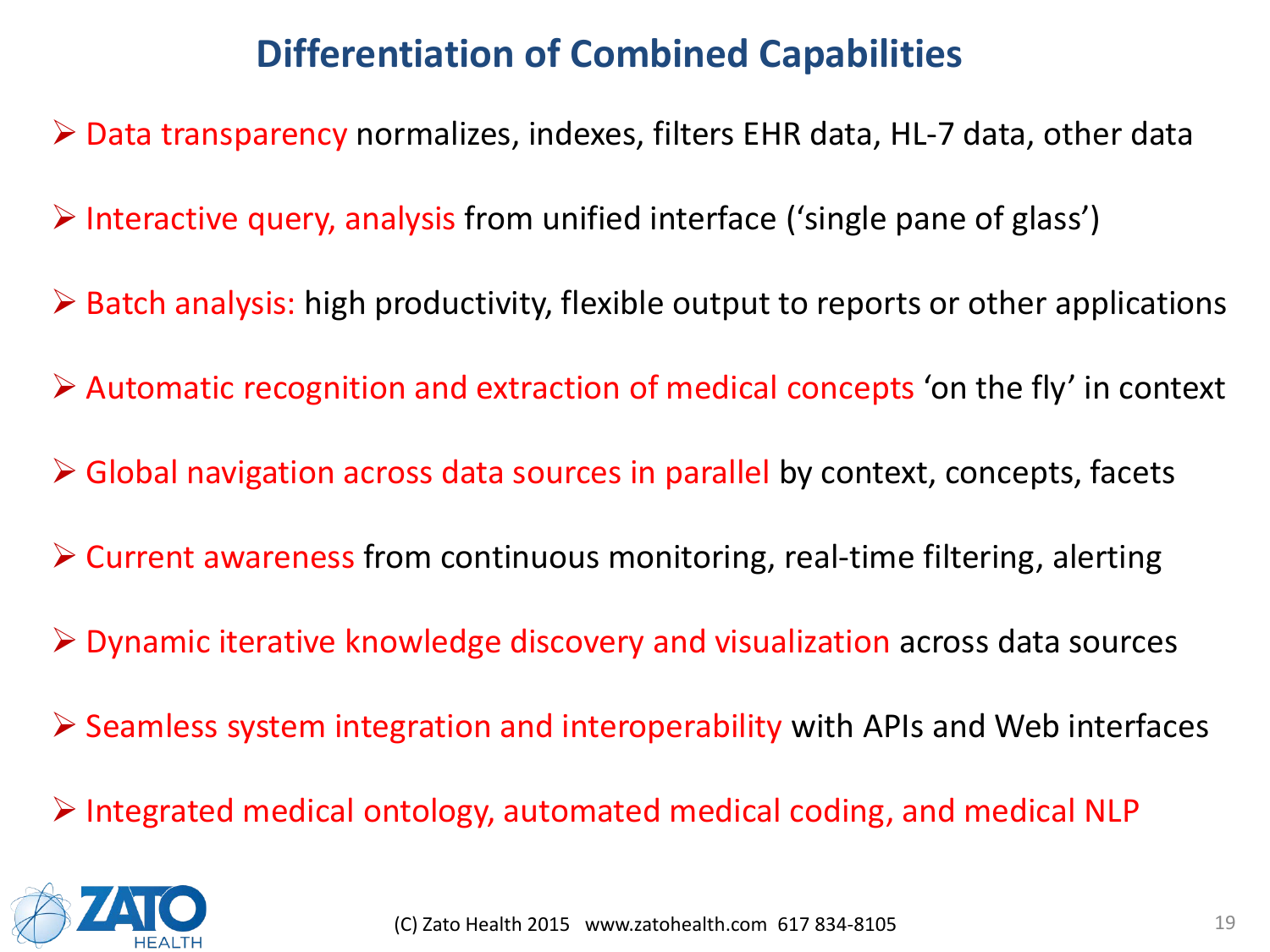#### **Differentiation of Performance**

- **Massive Scalability** across decentralized application repositories, with capacity for scores of petabytes, trillions of records and documents
- **Consistent global relevance ranking accuracy as** data volumes increase and number of nodes increases across data centers
- **Consistent response time performance** as data volumes increase and number of nodes increases across data centers
- **Efficiency over existing networks** with heavy processing loads at the edge
- **Cross-Domain access control security** executed at the edge
- **Unobtrusive** to local production information systems during query and analysis across production data repositories

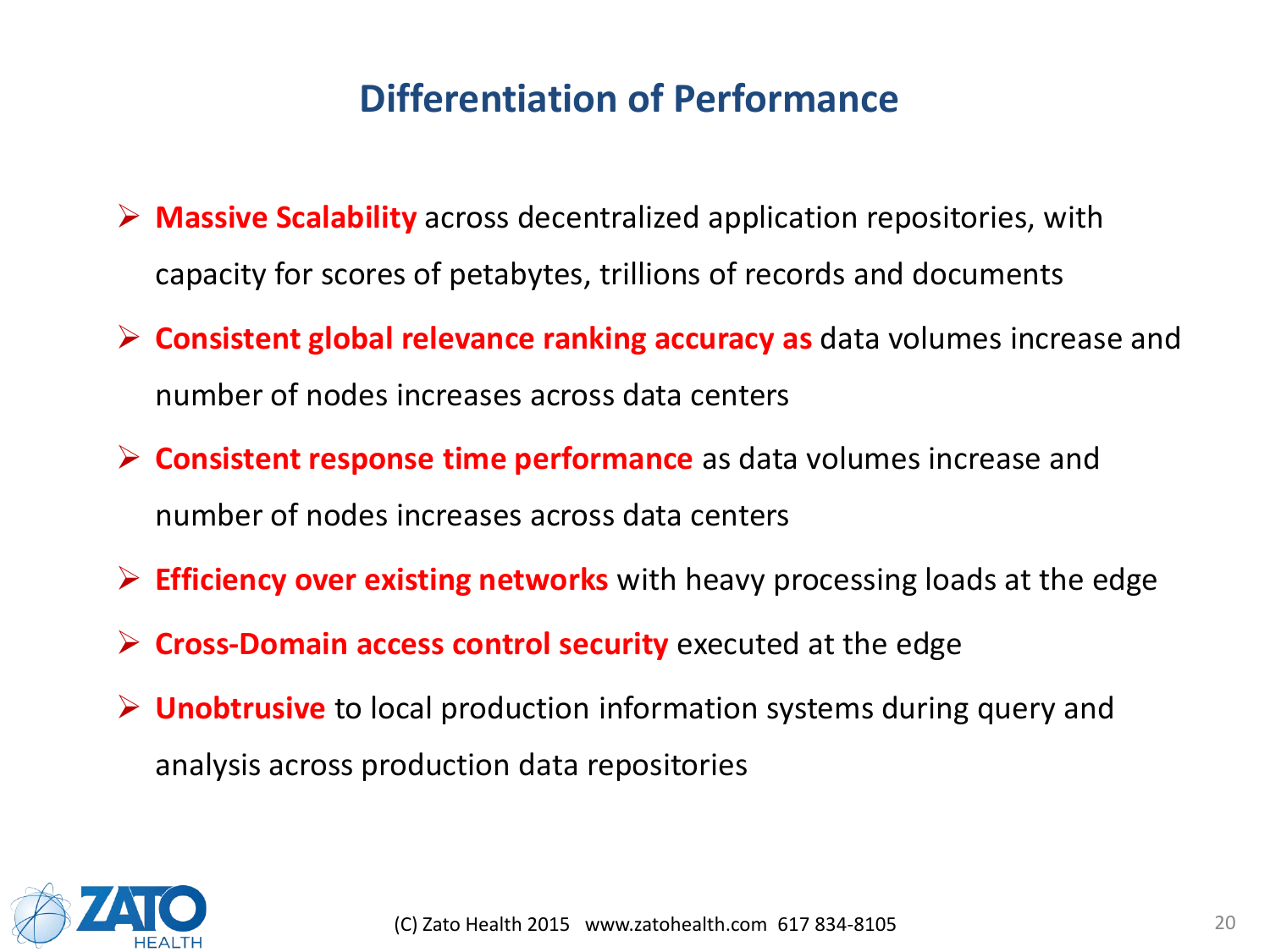#### **Zato Health Summary Slide**

- $\triangleright$  Seamless integration of unique next generation capabilities for integrated NLP extraction, ICD-CM-10 coding, semantic medical ontology, edge-processing
- $\triangleright$  Team track record for new product innovation resulting in improved accuracy, user productivity, scalability, cost savings in massive production systems
- $\triangleright$  Unique capability to normalize data from multiple EHRs and other health application data silos and enable de-centralized analysis and quality reporting
- $\triangleright$  Risk stratification capabilities to impact cost effectiveness of healthcare
- $\triangleright$  Continuous monitoring and discriminating unobtrusive alerts to improve intervention at the point of care and reduce readmissions
- $\triangleright$  Revolutionary pricing model affordable to every provider with pilot offering and try-before-buy offer for IBM/Zato Power Linux appliance